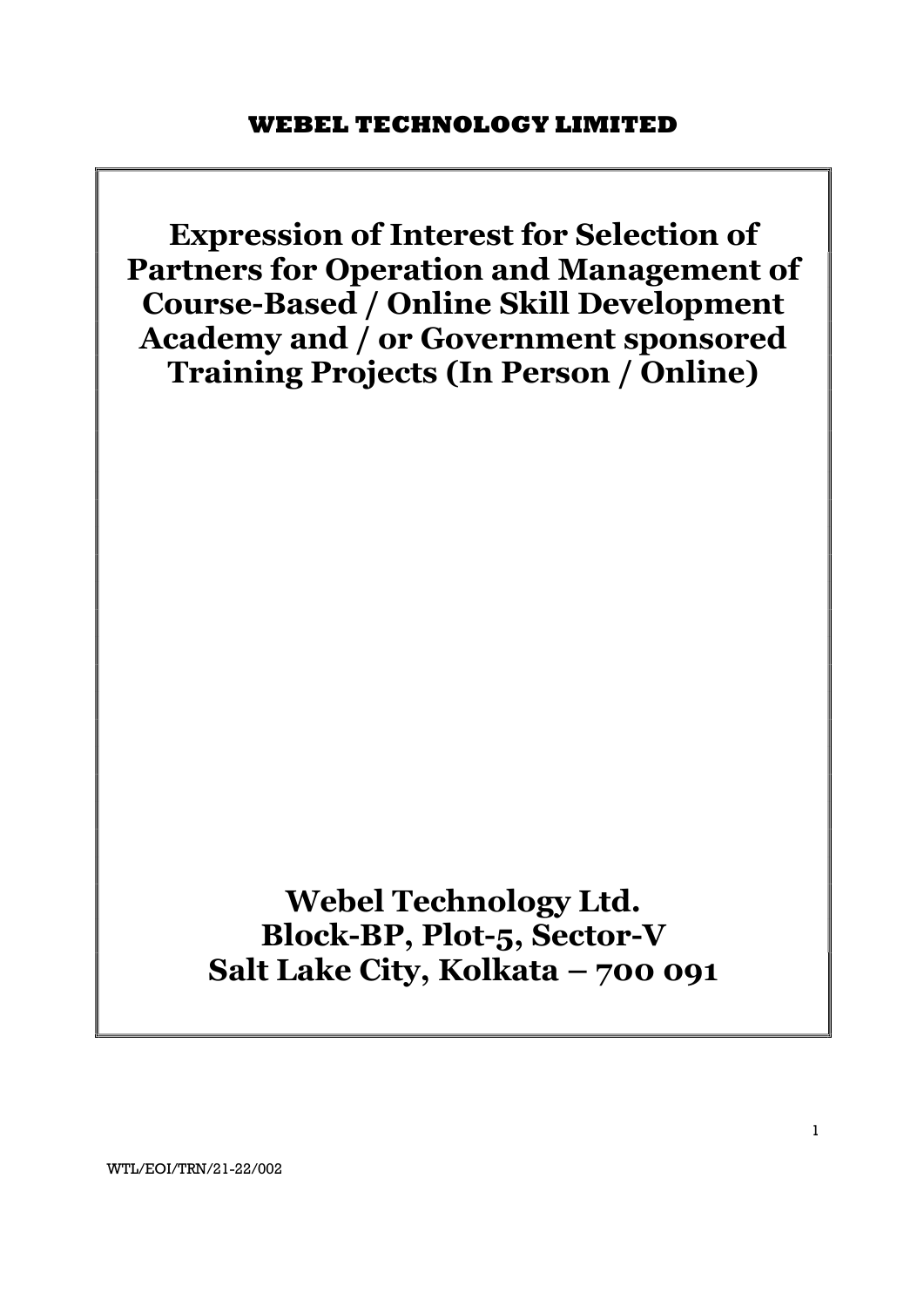# NOTICE INVITING EXPRESSION OF INTEREST

Online Expression of Interest documents are invited for Selection of Partners for Operation and Management of Course-Based / Online Skill Development Academy and / or Government sponsored Training Projects (In Person / Online).

| 1.  | EO I No. & Date                           | WTL/EOI/TRN/21-22/002 dated 25.10.2021                                                                                                                                                                                                                                                                                                                                                                                                                                                                                                                                                                                                                                                                                    |  |  |
|-----|-------------------------------------------|---------------------------------------------------------------------------------------------------------------------------------------------------------------------------------------------------------------------------------------------------------------------------------------------------------------------------------------------------------------------------------------------------------------------------------------------------------------------------------------------------------------------------------------------------------------------------------------------------------------------------------------------------------------------------------------------------------------------------|--|--|
| 2.  | Brief description of Job                  | Selection of Partners for Operation and Management of<br>Course-Based / Online Skill Development Academy and / or<br>Government sponsored Training Projects (In Person / Online).                                                                                                                                                                                                                                                                                                                                                                                                                                                                                                                                         |  |  |
| 3.  | <b>EOIFee</b>                             | Rs.10000.00 (Rupees Ten thousand only). The amount to be<br>transferred electronically as per the details given in Clause -<br>2. Section - E.                                                                                                                                                                                                                                                                                                                                                                                                                                                                                                                                                                            |  |  |
| 4.  | Date of Downloading                       | 25.10.2021                                                                                                                                                                                                                                                                                                                                                                                                                                                                                                                                                                                                                                                                                                                |  |  |
| 5.  | Pre-Bid Meeting date & time               | 01.11.2021 at 11.30 Hrs. (On-Line Meeting)<br>Pre-Bid meeting will be organizing online platform only.<br>$\bullet$<br>Only queries as per format (Section - I) reaching WTL by<br>29.10.2021 at 15.00 Hrs. will be taken for decision.<br>Interest bidders are requested to send mail to<br>purchase@wtl.co.in for participation of online pre-bid<br>meeting. Based on request WTL will share meeting id /<br>links for meeting. If there is any change in date and time<br>then will inform.<br>Only queries as per format (Section - I) reaching WTL by<br>$\bullet$<br>29.10.2021 at 15.00 Hrs. will be taken for decision.<br>Oueries<br>will<br>be<br>sent<br>Manager<br>(Purchase)<br>to<br>(purchase@wtl.co.in). |  |  |
| 6.  | Bid Submission Start date & time          | 08.11.2021 at 13.00 Hrs.                                                                                                                                                                                                                                                                                                                                                                                                                                                                                                                                                                                                                                                                                                  |  |  |
| 6.  | Last date & time of EOI Fee<br>submission | 12.11.2021 at 11.00 Hrs.                                                                                                                                                                                                                                                                                                                                                                                                                                                                                                                                                                                                                                                                                                  |  |  |
| 7.  | Last date & time of Bid Submission        | 12.11.2021 at 12.00 Hrs.                                                                                                                                                                                                                                                                                                                                                                                                                                                                                                                                                                                                                                                                                                  |  |  |
| 8.  | Date & time of Technical Bid<br>Opening   | 15.11.2021 at 12.00 Hrs.                                                                                                                                                                                                                                                                                                                                                                                                                                                                                                                                                                                                                                                                                                  |  |  |
| 9.  | <b>WTL Office Address</b>                 | WEBEL TECHNOLOGY LIMITED<br>(A Govt. of West Bengal Undertaking)<br>Plot - 5, Block - BP, Sector - V, Salt Lake City,<br>Kolkata - 700091.                                                                                                                                                                                                                                                                                                                                                                                                                                                                                                                                                                                |  |  |
| 10. | <b>WTL Contact Person</b>                 | 033-23673403-06                                                                                                                                                                                                                                                                                                                                                                                                                                                                                                                                                                                                                                                                                                           |  |  |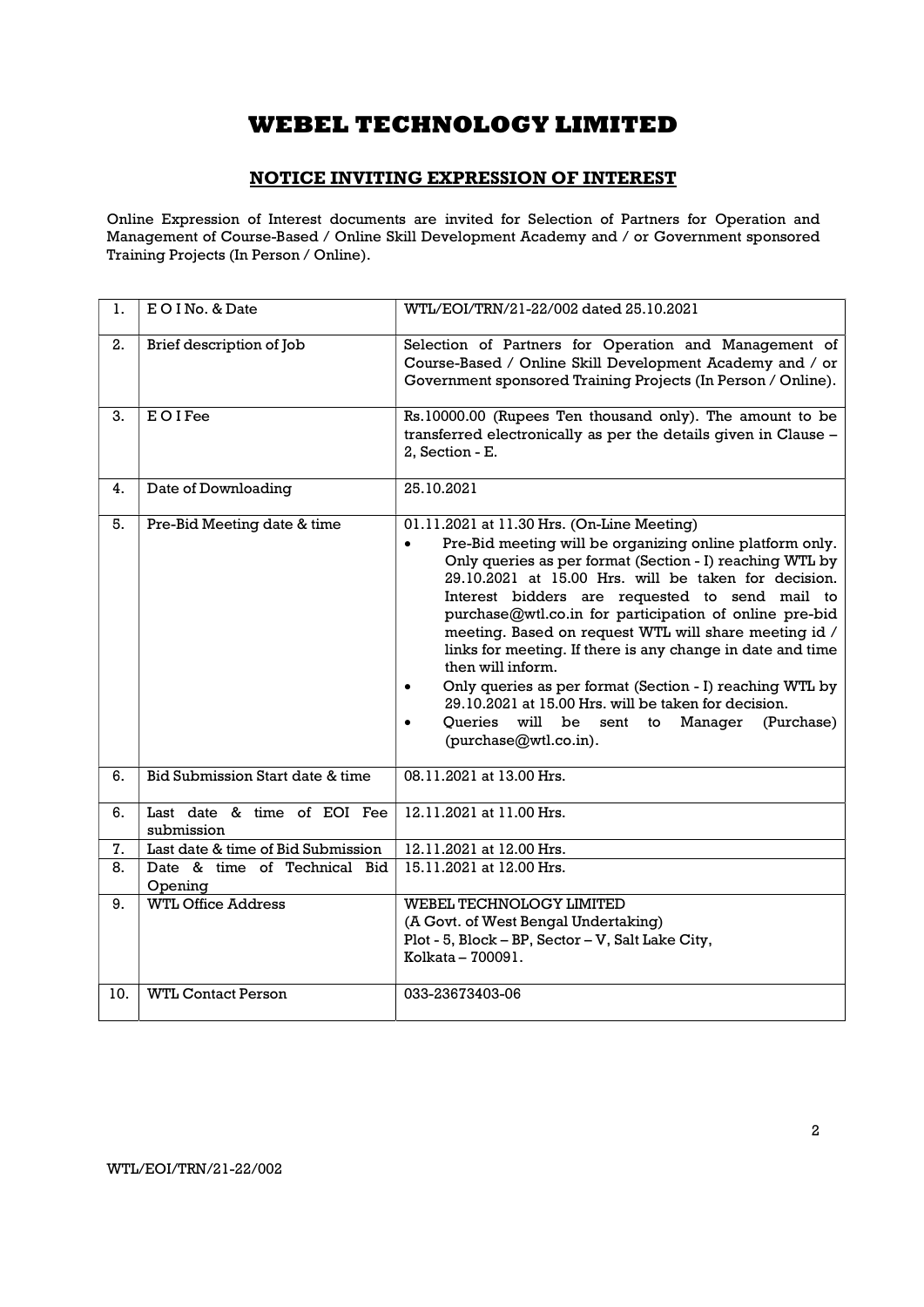## CONTENTS OF THE TENDER DOCUMENT

The Expression of Interest document comprises of the following:

- SECTION A INTRODUCTION & OBJECTIVE OF THE PROJECT
- SECTION B SCOPE OF WORK
- SECTION C ELIGIBILITY CRITERIA
- SECTION D DATE AND TIME SCHEDULE
- SECTION E INSTRUCTION TO BIDDER
- SECTION F EVALUATION PROCEDURE
- SECTION F TECHNICAL CAPABILITY OF BIDDER / PRIME BIDDER OF THE CONSORTIUM / JV MEMBERS
- SECTION G FINANCIAL CAPABILITY OF BIDDER / PRIME BIDDER OF THE CONSORTIUM / JV MEMBERS
- SECTION H DETAILS OF BIDDER / PRIME BIDDER OF THE CONSORTIUM / JV MEMBERS
- SECTION I PRE-BID MEETING QUERY
- SECTION J LIST OF CLIENTS OF SIMILAR ORDERS
- SECTION K E O I DECLARATION
- SECTION L<br>LIST OF DOCUMENTS TO BE SUBMITTED
- SECTION M PROFORMA OF JOINT VENTURE / CONSORTIUM AGREEMENT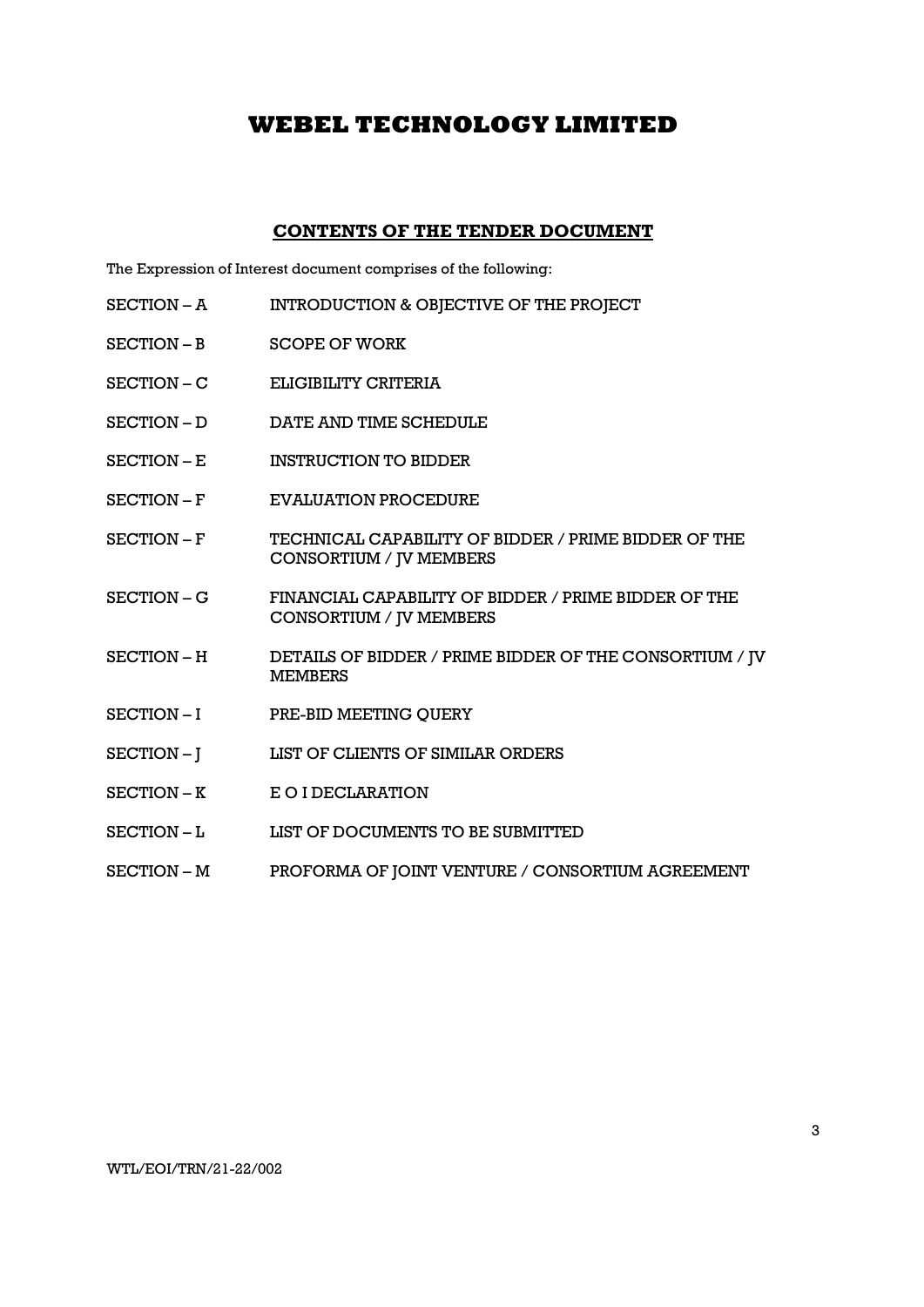## SECTION – A

## INTRODUCTION & OBJECTIVE OF THE PROJECT

As a part of its ongoing initiatives to educate & train the students / job aspirants/ youth with professional skills and problem solving skills, Webel Technology Limited, (WTL) (A Government of West Bengal Undertaking) took a pioneering role in capacity building & has identified 'Industry Oriented Training Programs' as a major thrust area for economic development and employment generation. The critical success factor for a continuous growth is availability of qualified manpower. Keeping this in mind, WTL has decided to extend 'WTL Education' to have joint initiative programs with companies/ partnership firms/ JV's having expertise in the field of education and skills training in IT/ ITeS/ Electronics/ Education & related fields.

The overall operations would be commissioned and executed initially for a period of one year. In this year, the regular up-gradation of Physical & Technical Infrastructure including computer Hardware/Software/ Cloud / Learning Management System Platform should be undertaken by the Education Partner.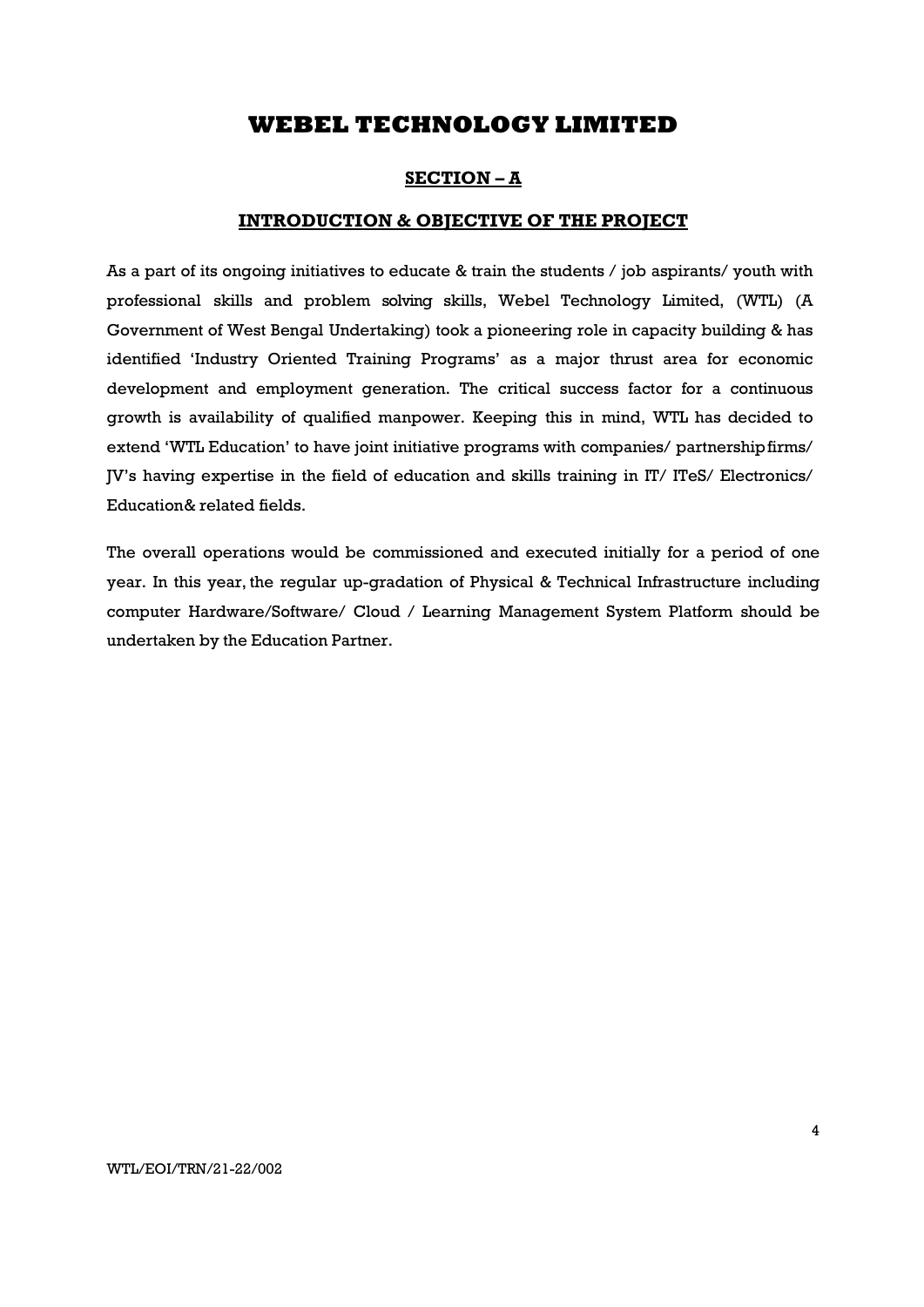# SECTION – B

## SCOPE OF WORK

The Joint-initiative 'Training & Education Partner' will be responsible for Marketing, Business Generation & Delivery of Training Services including but not limited to Centre-based / Online Training delivery and/or Marketing, Business Generation & Training for Government Sponsored Training (including the scope of participation in Tenders for Sponsored and other Training Projects), Corporate Sectors, Institutions (Universities/Colleges).

Reputed Organizations (companies, Partnership Firms, JV's) having sufficient and local experience and credentials for successful operation & management of training courses on IT, ITeS, Education, Electronics and/ or conducting Government/ Institution sponsored Training Projects/Education/Diploma/Post graduate diploma courses may be considered as Education Partner.

In this model, the Successful bidder (The Education Partner) will do marketing, bring business and provide physical and technical infrastructure as required necessary for running the approved courses as well as content, manpower and is responsible for training delivery. The successful bidder will also have to play a crucial role in enrolling students for these courses.

The Education Partner will have to make the course operational within 90 days from the date of issuance of the Letter of Intent (LOI). The Successful Bidder will have to submit the course curriculum to WTL for approval along with lesson plan after the issuance of the LOI.

Key responsibilities of the successful bidder, but not limited to, are as follows:

- The successful bidder will have to bear all costs of operation and management of the training like course material, Marketing & Branding as well as cost towards water, electricity, phone, broadband, etc. The responsibility of security of the whole infrastructure including technical infrastructure lies on the successful bidder, i.e. the Education Partner.
- They have to bear the necessary marketing costs
- They have to bring Business and have to bear all cost required to do so.
- The partner will submit the business Proposal & its marketing plan with details of prospective customers/Government Departments. The Education Partner shall keep visiting all Departments of Government, Education Institutions, Industries, Business Centers & other prospective customers explaining about the Training Programs & submit proposals to those entities.

## The services to be provided by The Education Partner (Successful Bidder) will include the following:

- a) The Education Partner shall appoint faculty/ teaching staff with adequate knowledge in imparting teaching and training to students.
- b) The Education Partner has to do marketing and Generate Business.
- c) There may be entry level, intermediate and/or final tests during the training program, wherever required.
- d) There will have to be flexibility on the schedule of the training program depending on the exigencies of the situation.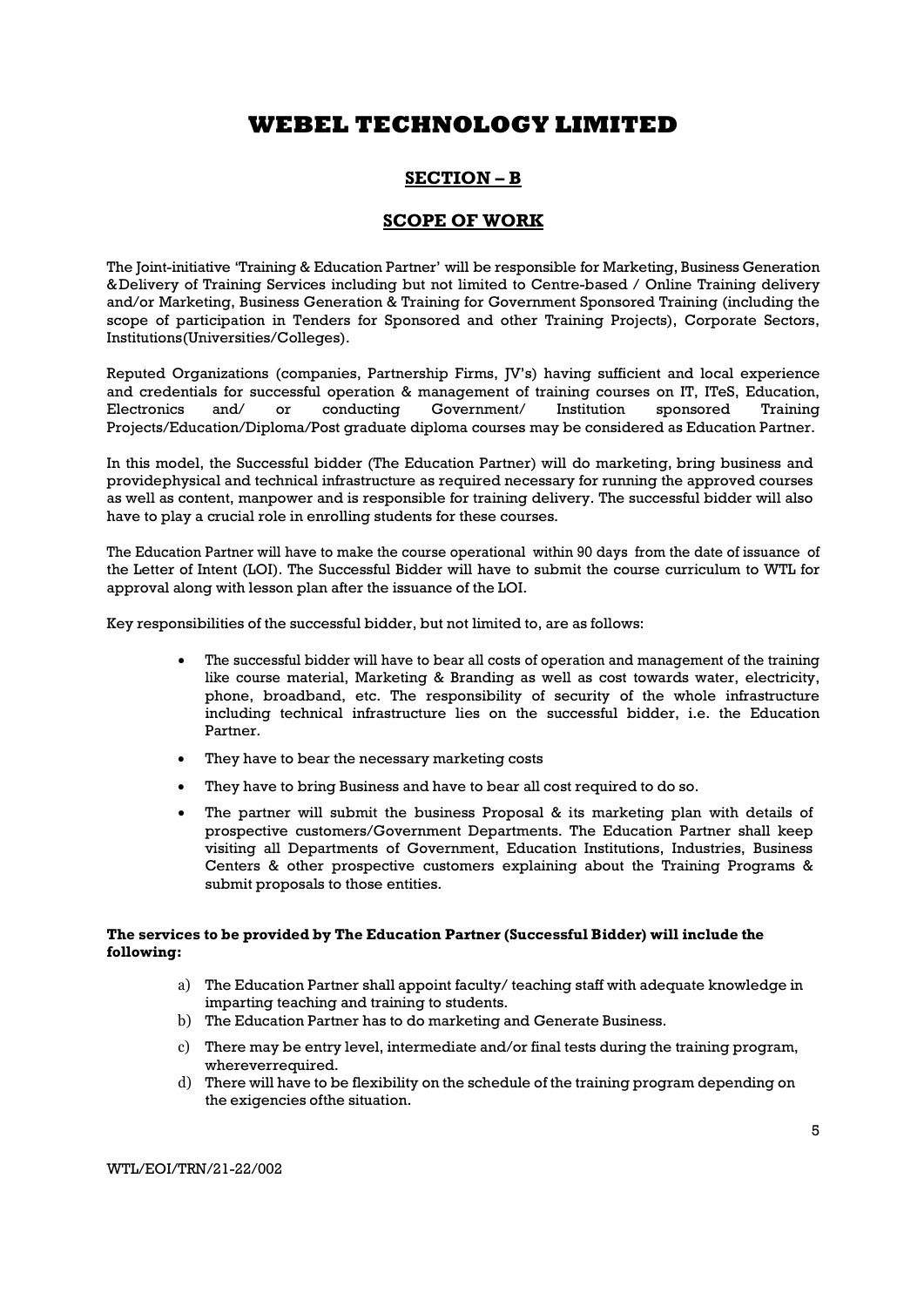- e) The Education Partner shall deliver course material to participants, wherever applicable.
- f) The Education Partner & WTL shall jointly provide Certificates to all successful participants/ students.
- g) The Education Partner shall be responsible for proper completion of the course.
- h) The Education Partner shall provide placement assistance to the successful students as per Industry requirement and WTL has no responsibility towards this wherever applicable.
- i) The Education Partner shall cover all the miscellaneous expenses including Marketing & Branding incurred for imparting training at the Centre.

## Recommended Methodology to be adopted by the Successful Bidder/ Education Partner for Test and Evaluation

- The marking of the examination will be based on Course work.
- Course work may consist of Assignment(s) and/or Practical Test(s) / Online Exams as applicable.

### Proposed Courses on Emerging Technologies for Centre-based Training / Online Training

(Besides Govt. sponsored/ Institution training programs as per Customer's requirement)

- Python
- Data Science including Big Data Analytics, Digital Marketing, etc.
- 3D Printing
- Machine Learning
- IOT
- Artificial Intelligence
- Drone Technology
- Blockchain
- AR / VR / MR / XR
- Nanotechnology
- ERP

Note: This is an indicative list of courses and bidder can propose other courses as well.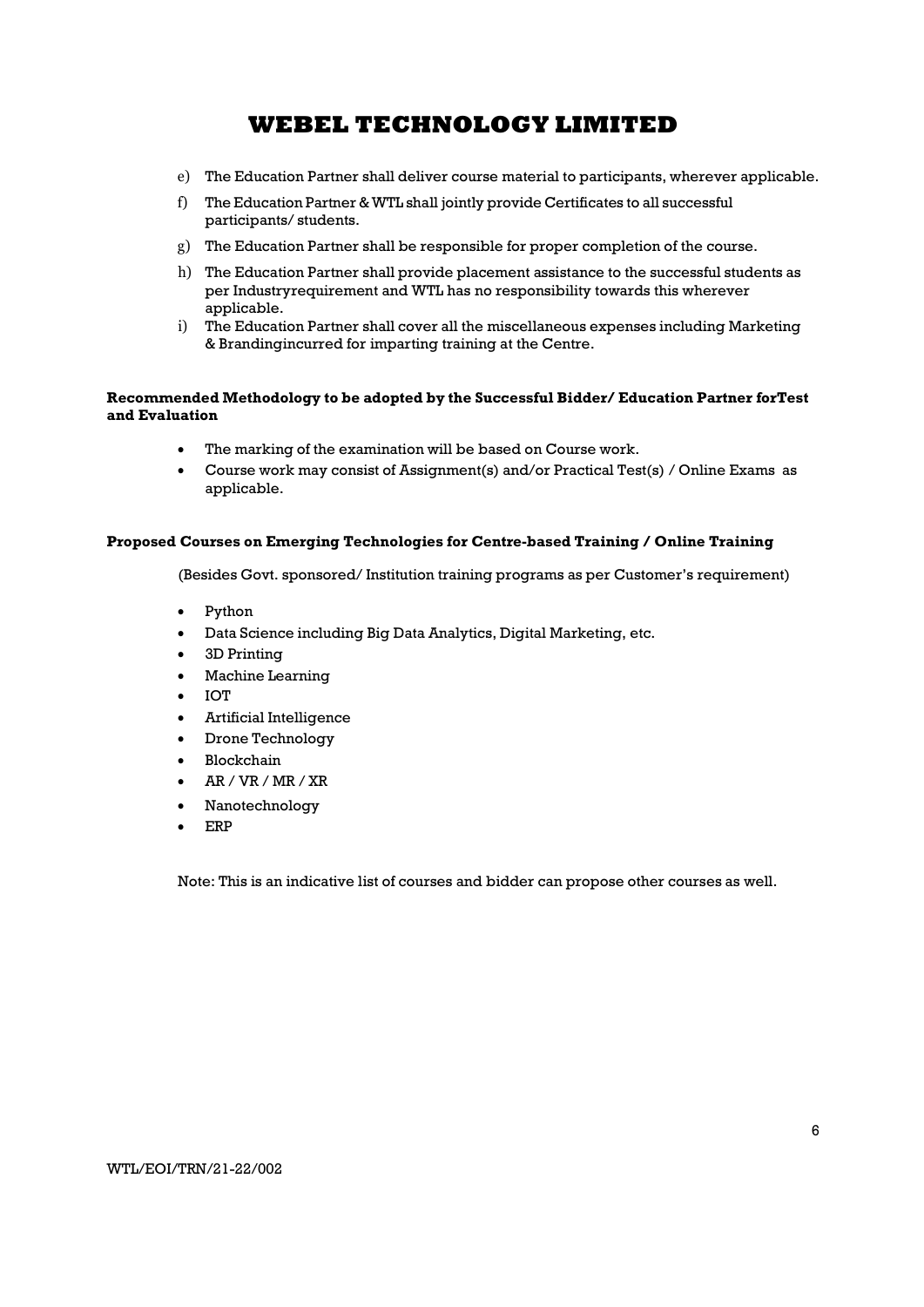# SECTION – C

## ELIGIBILITY CRITERIA

- 1. The bidder must be a company registered under Companies Act, 1956/2013 or Partnership or LLP or OPC or Proprietary Firm. Documentary (Certificate of incorporation/Relevant document) evidence to be submitted.
- 2. Consortium / Joint Venture (JV) of maximum of three companies will be allowed. Declaration to be submitted.
- 3. The bidder or Prime bidder of the consortium or JV should have their presence in India with own office for last five years. Valid proof should be submitted along with EOI.
- 4. The bidder / Prime bidder of the consortium / JV members should have valid GST Registration Certificate, Trade License & PAN. Bidder shall have to submit photocopy of the documents.
- 5. The bidder / Prime bidder of the consortium / JV members having sufficient experience and credentials for successful operation & management of minimum 5 training courses/ programs on IT, ITeS, Education, Electronics for at least from last five years at the end of 31<sup>st</sup> March 2021. Copy of order & completion certificate to be submitted.
- 6. The bidder / Prime bidder of the consortium / JV members should have minimum 3 years of working experience in IT/ITeS/Education/Training. Copy of order to be submitted.
- 7. The bidder / Prime bidder of the consortium / JV members should have total annual turnover of not less than Rs. 60.00 Crore in the last three financial years (considering FY -2017-18, 2018-19, 2019-20). Bidder / Prime bidder of the consortium /  $\overline{V}$ members shall have to submit Audited Balance Sheet / Audited Accounts / Auditor Certificate in support of their claim.
- 8. The Bidder / Prime bidder of the consortium /  $\overline{V}$  members should have positive net worth in last three financial years (FY – 2017-18, 2018-19 & 2019-2020). Auditor Certificate in support of their claim to be submitted.
- 9. The bidder / Prime bidder of the consortium / JV members shall have any ISO Quality Certificate. Copy of valid Certificate to be submitted.
- 10. The bidder / Prime bidder of the consortium / JV members shall submit EOI Declaration (Section  $-K$ ) in letter head duly signed by the authorized signatory of the company as per the format enclosed. Deviation in format may not be accepted.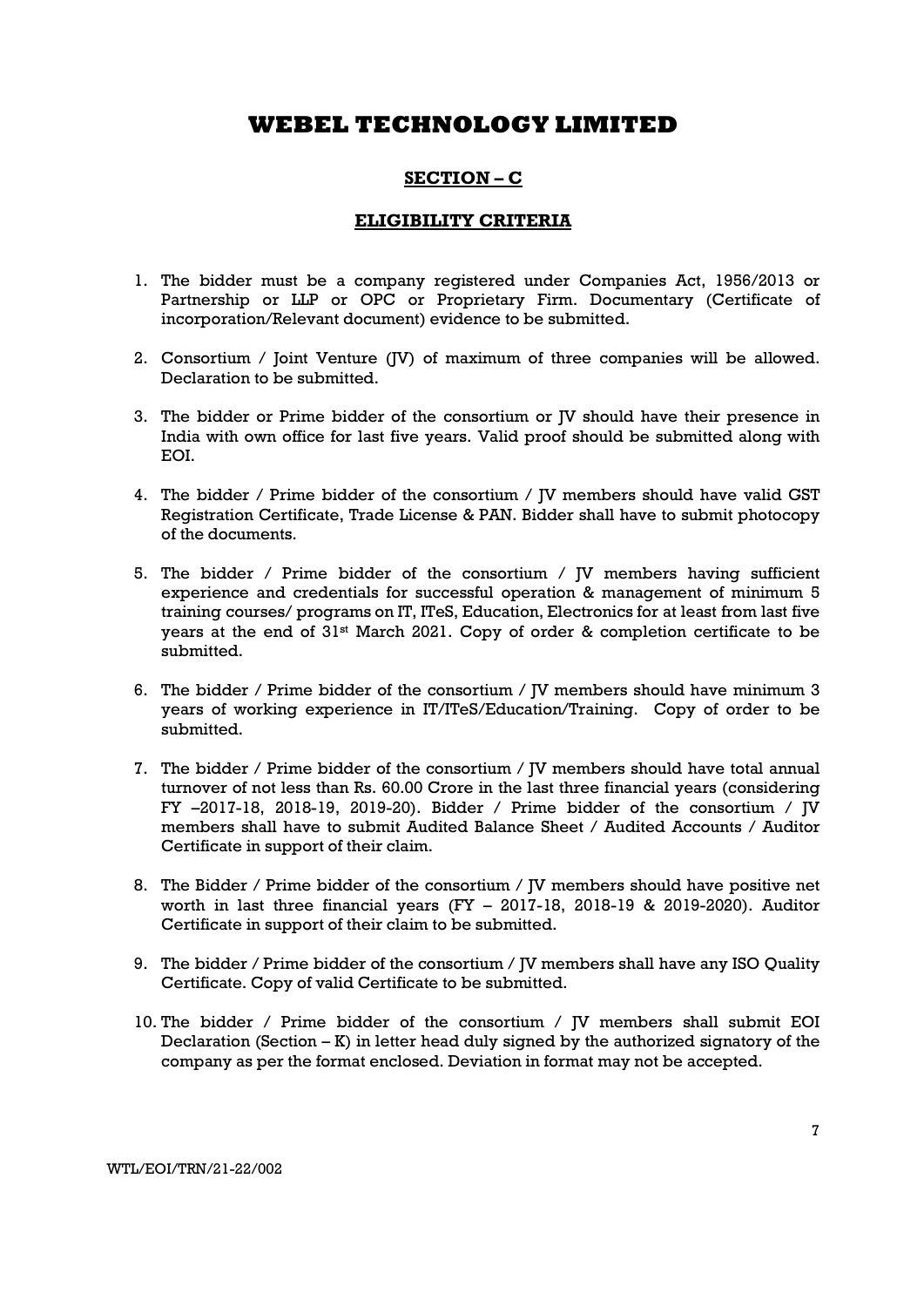- 11. The bidder / Prime bidder of the consortium / JV members shall not have been blacklisted by any State/Central Government or PSU Organization or bilateral/multilateral funding agencies for breach of ethical conduct or fraudulent practices as on date of submission of the proposal (as per DIT guidance note issued on 26-Dec-2011). Declaration on bidder's letter head to be submitted.
- 12. The bidder / Prime bidder of the consortium / JV members shall submit the Power of Attorney of Authorisation for signing the bid in Non-Judicial Stamp Paper.
- 13. The bidder / Prime bidder of the consortium / JV members must submit EOI Fee of Rs. 10,000.00 (Rupees Ten thousand only) electronically to Webel Technology Limited as per the details given in Clause – 2, Section - E.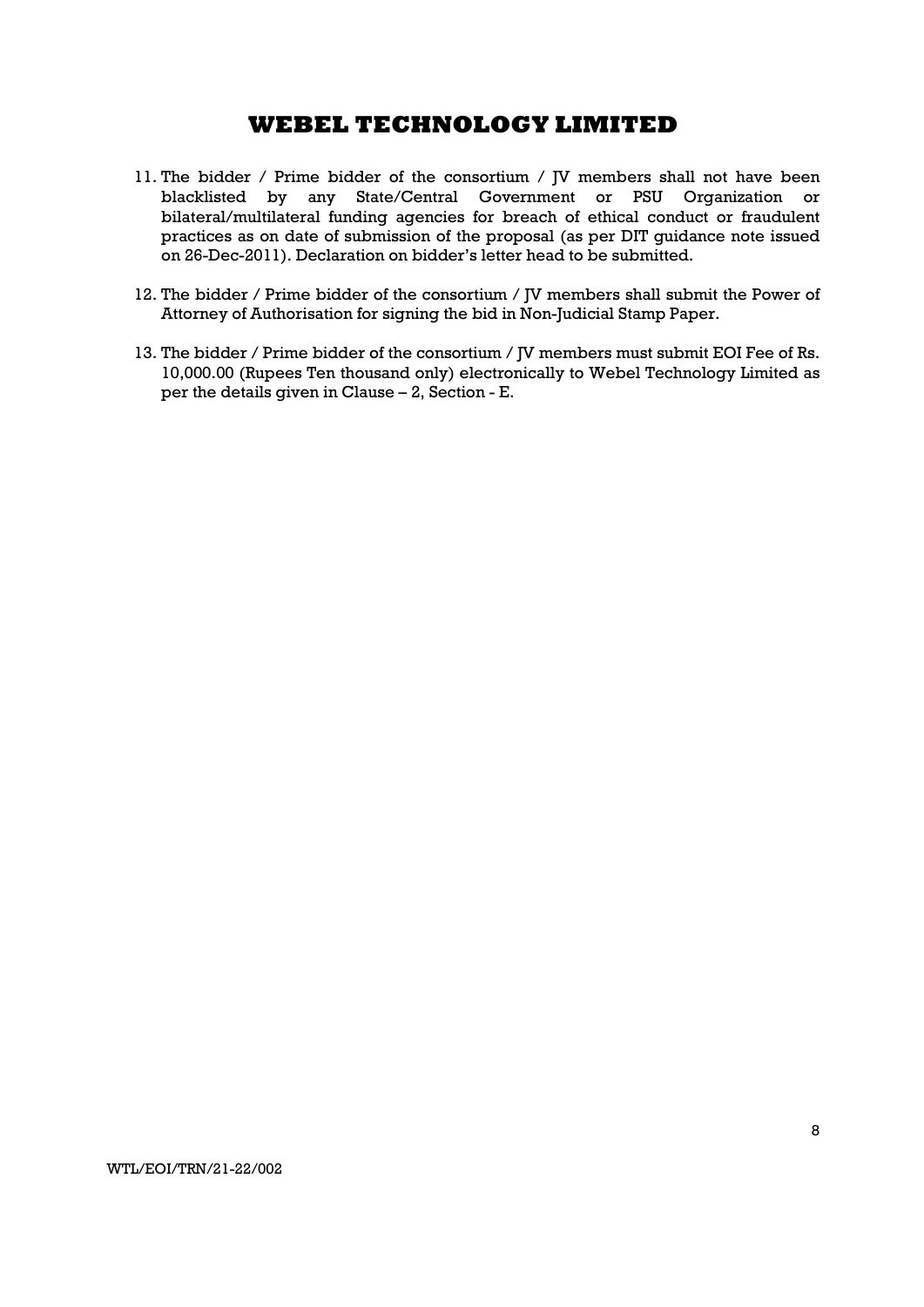# SECTION – D

# DATE AND TIME SCHEDULE

| Sl. No.      | <b>Particulars</b>                                                                                             | Date & Time              |
|--------------|----------------------------------------------------------------------------------------------------------------|--------------------------|
| 1.           | Date of uploading of EOI (online)<br>(Publishing Date)                                                         | 25.10.2021               |
| $\mathbf{2}$ | Documents download/sale start date (Online)                                                                    | 25.10.2021               |
| 3            | Last Date and time of sending the queries (Offline)                                                            | 29.10.2021 at 15.00 hrs. |
| 4            | Pre Bid Meeting at WTL Office (On Line)                                                                        | 01.11.2021 at 11.30 hrs. |
| 5            | Corrigendum, if any will be published (On Line)                                                                |                          |
| 6            | Bid Submission start date & time (On line)                                                                     | 08.11.2021 at 13.00 hrs. |
| 7            | Last Date & time of submission of EOI Fee & submission<br>of remittance details                                | 12.11.2021 at 11.00 hrs. |
| 8            | Bid Submission closing date & time (On line)                                                                   | 12.11.2021 at 12.00 hrs. |
| 9            | Bid opening date & time for Technical Proposals (On<br>line)                                                   | 15.11.2021 at 12.00 hrs. |
| 11           | Date of uploading the final list of Technically Qualified<br>Bidder (online) after disposal of appeals, if any |                          |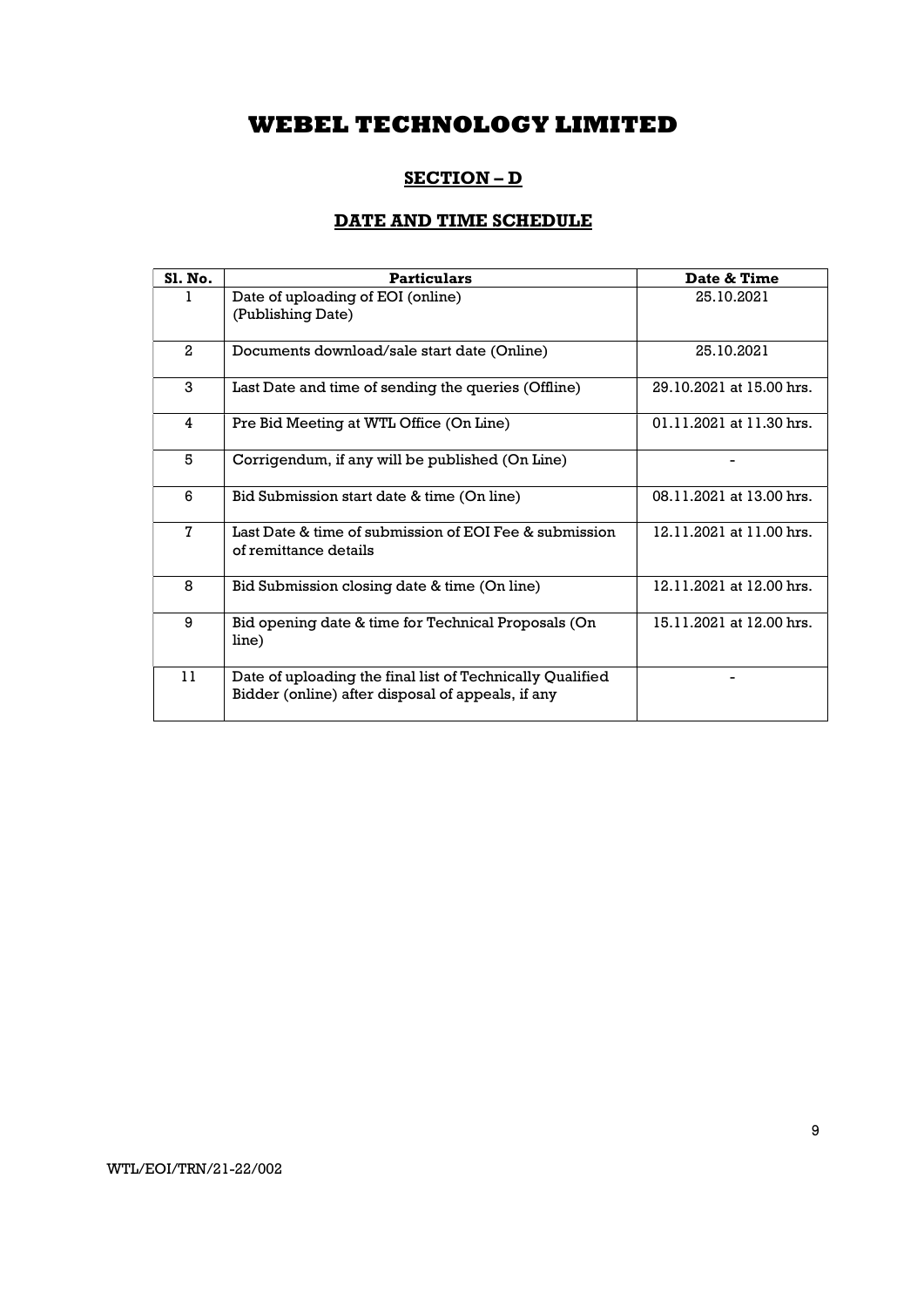## SECTION – E

## INSTRUCTION TO BIDDER

### 1. PRE BID MEETING

Pre Bid Meeting will be held on 01.11.2021 at 11.30 hrs. (On-Line Meeting). Bidder can send their queries to Manager (Purchase) (purchase@wtl.co.in). Only the queries received within the stipulated date prior to the Pre Bid Meeting will be answered. Interest bidders are requested to send mail to (purchase@wtl.co.in) for participation of online pre-bid meeting. Based on request WTL will share meeting id / links for meeting. If there is any change in date and time then will inform.

## 2. E O I FEE

The bidder shall furnish EOI Fee of Rs. 10000.00 (Rupees Ten thousand only) by transferring the amount electronically to the undernoted Bank Account.

ACCOUNT NAME: WEBEL TECHNOLOGY LIMITED BANK NAME: ICICI BANK CURRENT A/C NO.: 022905000687 IFS CODE: ICIC0000229

The bidder has to intimate the details of Remittance such as EOI No. / EOI Date / EOI Fee Amount / UTR No. of Transaction(s) / Transaction Date, etc. through email to Mr. Rupak Roy – (rupak.roy@wtl.co.in) and copy to Mr. Arunava Saha – (purchase@wtl.co.in) prior to the opening of the bid.

The bidder shall also furnish the details of EOI Fee in the bid document. In absence of payment details prior to Bid Opening, then the bid will be considered as invalid bid. Any bid not accompanied with the EOI Fee shall be rejected.

## 3. INTERPRETATION OF DOCUMENTS

If any Bidder finds discrepancies or omission in the EOI documents or if he is in doubt as true meaning of any part thereof, he shall make a written request to the WTL authority for correction/clarification or interpretation before the submission of the tender.

### 4. LANGUAGE OF BID & CORRESPONDENCE

The documents must be prepared by the Bidder in English language only. All the documents relating to the proposal (including brochures) supplied by the firm should also be in English, and the correspondence between the Bidder & WTL will be in English language only. The correspondence by fax/E-mail must be subsequently confirmed by a duly signed formal copy.

### 5. TERMS OF PAYMENT

Mode of billing and payment for the courses conducted by the bidder shall be on back to back basis as decided by WTL. WTL is only an intermediate agency which provides its services to bidders as well as to the end client. As such WTL is not liable for the payment of bill amount or interest in the event of payment being delayed/denied by the end client. The end client is liable for the payment of bill amount and/or interest in the event of payment being delayed by the end client. WTL shall not at all be liable and responsible for the delay in making payment by the end client and cannot be impleaded as a party in case of any dispute or suit before any authority or the Court.

## 6. GOVERNING LAWS

10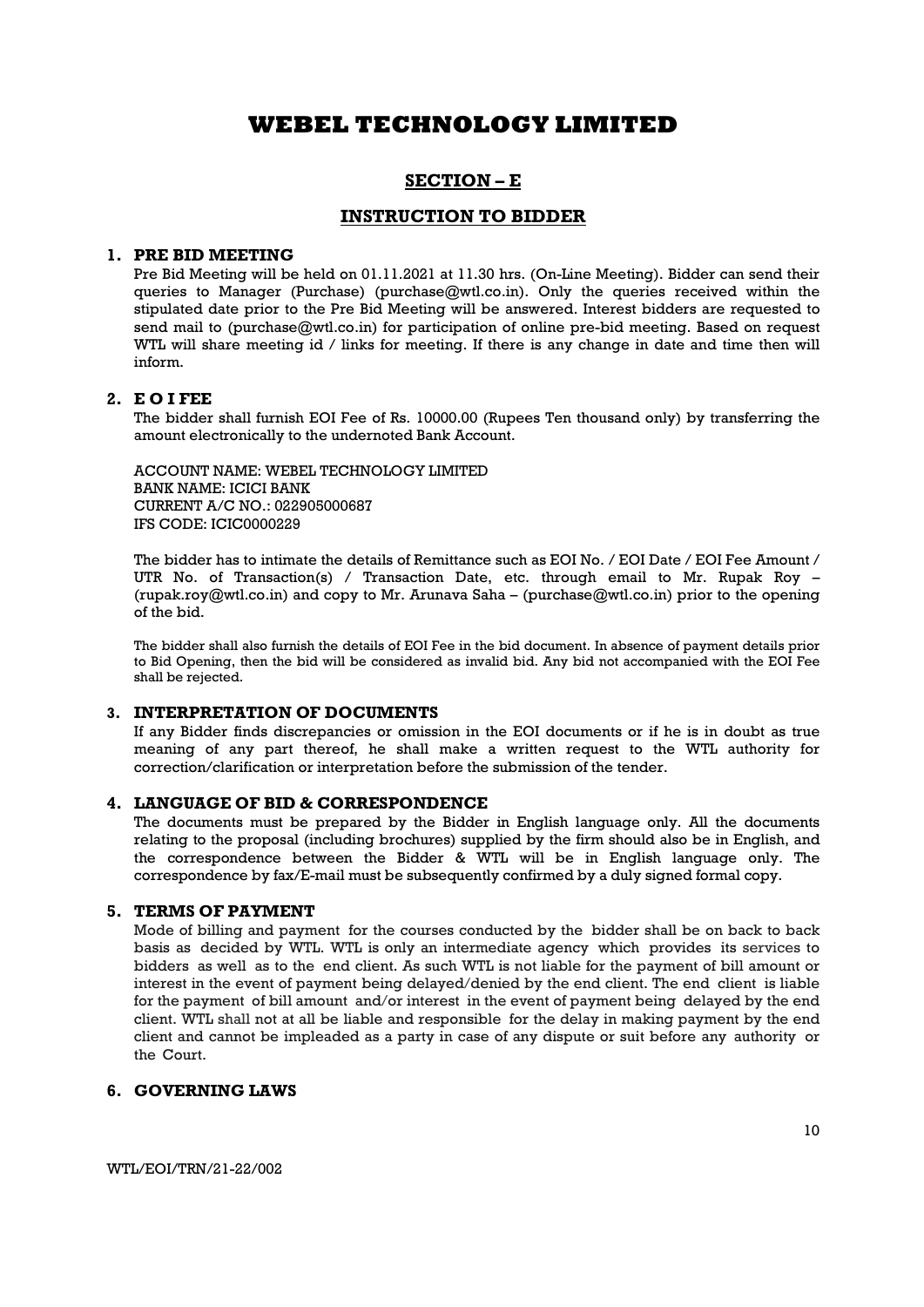This contract shall be governed by and interpreted by Arbitration clause in accordance with Laws in force in India. The courts at Kolkata shall have exclusive jurisdiction in all matters arising under the contract. The Contractor shall keep himself fully informed of all current national, state and municipal law and ordinances. The Contractor shall at their own expense, obtain all necessary permits and license and pay all fees and taxes required by law.

## 7. CORRUPT OR FRAUDULENT PRACTICES

WTL Committee requires that the bidders under this EOI observe the highest standards of ethics during the procurement and execution of such contracts. For this purpose, the definition of corrupt and fraudulent practices will follow the provisions of the relevant laws in force. WTL Committee will reject a proposal for award if it detects that the bidder has engaged in corrupt or fraudulent practices in competing for the contract in question. WTL Committee will declare a firm ineligible, either indefinitely or for a stated period of time, if it at any time determines that the firm has engaged in corrupt and fraudulent practices in competing for, or in executing, a contract.

### 8. ENFORCEMENT OF TERMS

The failure of either party to enforce at any time any of the provision of this contract or any rights in respect thereto or to exercise any option here in provided shall in no way be construed to be a waiver to such provisions, rights or options or in any way to affect the validity of the contract. The exercise by either party of any of its rights herein shall not preclude or prejudice either party from exercising the same or any other right it may have hereunder.

## 9. ERASURES or ALTERNATIONS

The offers with overwriting and erasures may make the EOI liable for rejection if each of such overwriting/erasures/manuscriptions is not only signed by the authorized signatory of the bidder. There should be no hand-written material, corrections or alterations in the offer. Technical details must be completely filled up. Correct technical information of the product being offered must be filled in. Filling up of the information using terms such as "OK", "accepted", "noted", "as given in brochure/manual" is not acceptable. The Customer may treat offers not adhering to these guidelines as unacceptable. The Customer may, at its discretion, waive any minor non-conformity or any minor irregularity in the offer. This shall be binding on all bidders and the WTL Committee reserves the right for such waivers.

## 10.PERFORMANCE BANK GUARANTEE (PBG)

The successful bidder on selection shall be required to furnish Security deposit in the form of PBG towards the performance and observance of the terms and conditions of this arrangement for an amount of 10% of the order value. That in case of violation of any of the clause/clauses of this offer letter, the WTL shall have the clearmandate to forfeit the security deposit. The Security deposit shall be retained by "WTL" till expiry/termination of this business arrangement. No interest whatsoever shall be paid by the 'WTL' for the Security Deposit.

### 11. GENERAL TERMS

- All the pages of the bid document including documents submitted therein must be duly signed and stamped failing which the offer shall be liable to be rejected.
- All the documents to be submitted by the bidder should be duly authenticated by the person signing the offer and if at any point of time during process or subsequently it is detected that documents submitted are forged/tampered/manipulated in any way, the total responsibility lies with the bidder and WTL reserves the full right to take action as may be deemed fit including rejection of the offer and such case is to be kept recorded for any future dealing with them.
- No clarification will be entertained after opening of the bid.
- WTL reserve the right to reject or accept or withdraw the EOI in full or part as the case may be without assigning the reasons thereof. No dispute of any kind can be raised.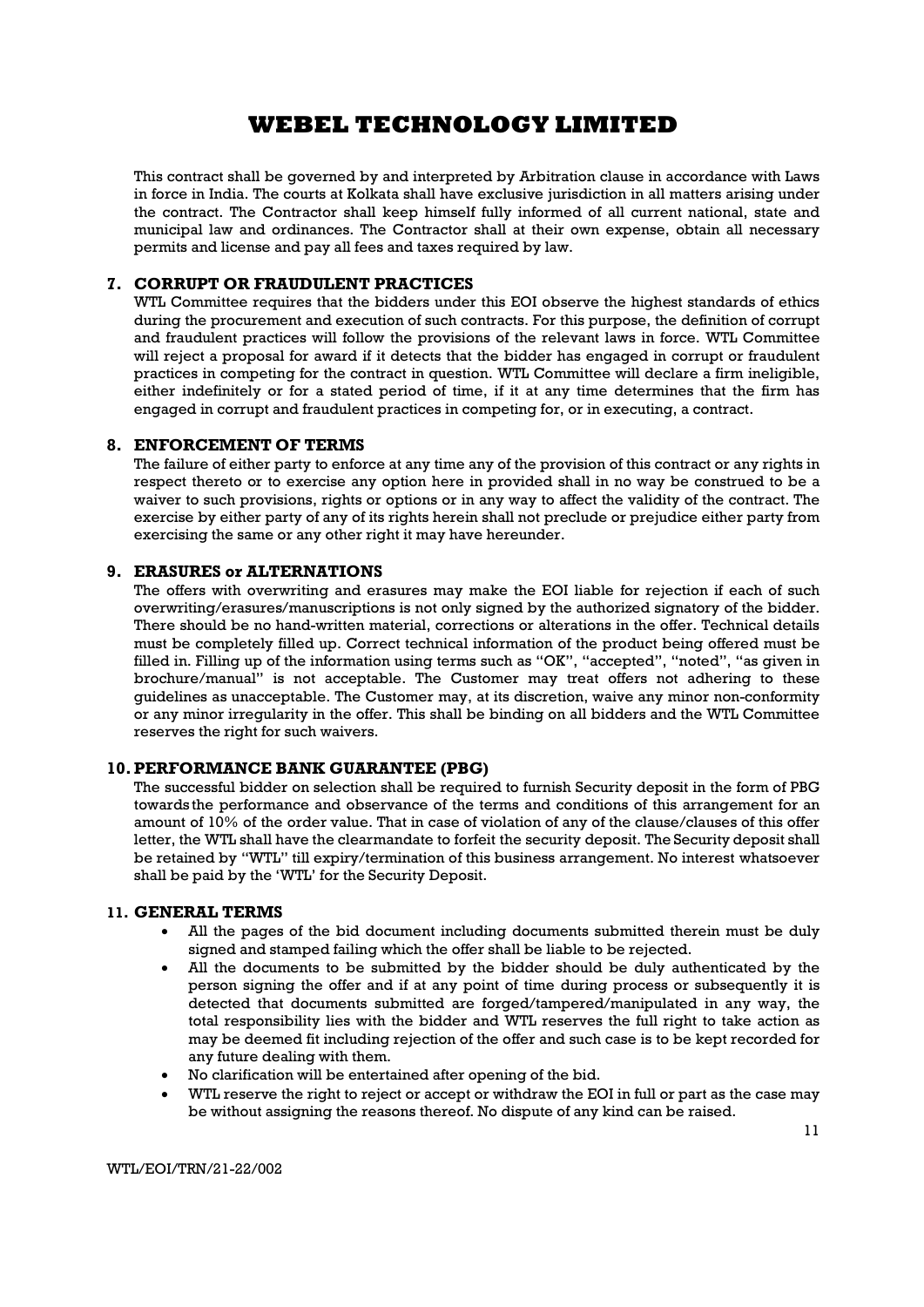- WTL reserve the right to ask for clarification in the bid documents submitted by the bidder. Documents may be taken if decided by the committee.
- No dispute by the bidders in regard to evaluation will be entertained by WTL and decision taken by the WTL Committee will be final.
- The bidder must be present at the time of opening of the EOI. We are not answerable for any queries of any bidder who remain absent at that time.
- The Court of Kolkata only will have the jurisdiction to deal with and decide any legal matters or dispute whatsoever arising out of the contract.
- Price will be taken from the qualified bidder.
- Bidders quoting lowest rates in the Rate Contract bidding of WTL will be given preference in order placement along with other considerations.
- WTL may appoint one or more bidder on the basis of qualification obtained from the bid on a mutual agreement at lowest price.

## 12. SEALING, MARKING AND SUBMISSION OF BID

Interested Bidders are required to submit their bids in separate sealed envelopes as per instructions given below: -

Bidders shall submit their bids in two parts each in separate sealed envelope super-scribed with EOI document number, due date, EOI number.

### Part – I : EOI Fee

### Part – II : Documents as per Section - I

The envelopes containing Part – I & Part – II shall be enclosed in a large envelop duly sealed and super-scribed with EOI document number, due date, EOI number.

The sealed envelope containing Part  $-$  I & Part  $-$  II must be delivered to the Purchase Department, Webel Technology Limited, Plot - 5, Block-BP, Sector – V, Salt Lake City, Kolkata - 700 091 through speed post/Courier or personally submit to Purchase (Manager) or his designated personnel on or before the date and time mentioned. No other mode of delivery shall be accepted. WTL will not be responsible for any postal delay.

### 13. OTHER TERMS & CONDITIONS FOR JOINT VENTURE

- 1. A member of the JV firm shall not be permitted to participate either in individual capacity or as a member of another IV Firm in the same Tender / Bid.
- 2. The Tender form shall be procured and submitted only in the of the JV firm and not in the name of any constituent member.
- 3. The Lead Member of the JV firm shall have at least 51% share of interest in the JV Firm.
- 4. Once the Tender is submitted the Agreement shall not be modified / altered / rescinded at the behest of any of the Members of the JV firm.
- 5. In case the renderer fails to comply / observe with the stipulations, the bid will be treated as cancelled.
- 6. It is necessary that the JV agreement be executed and got registered as per the provision of the Registration Act 1908.
- 7. The Financial health of the individual Members of the JV firm should be ascertained as per the protocol of WTL.
- 8. The Power of Attorney to Lead Partner of the JV must be submitted on a non-judicial stamp paper of Rs. 100.00 (One Hundred).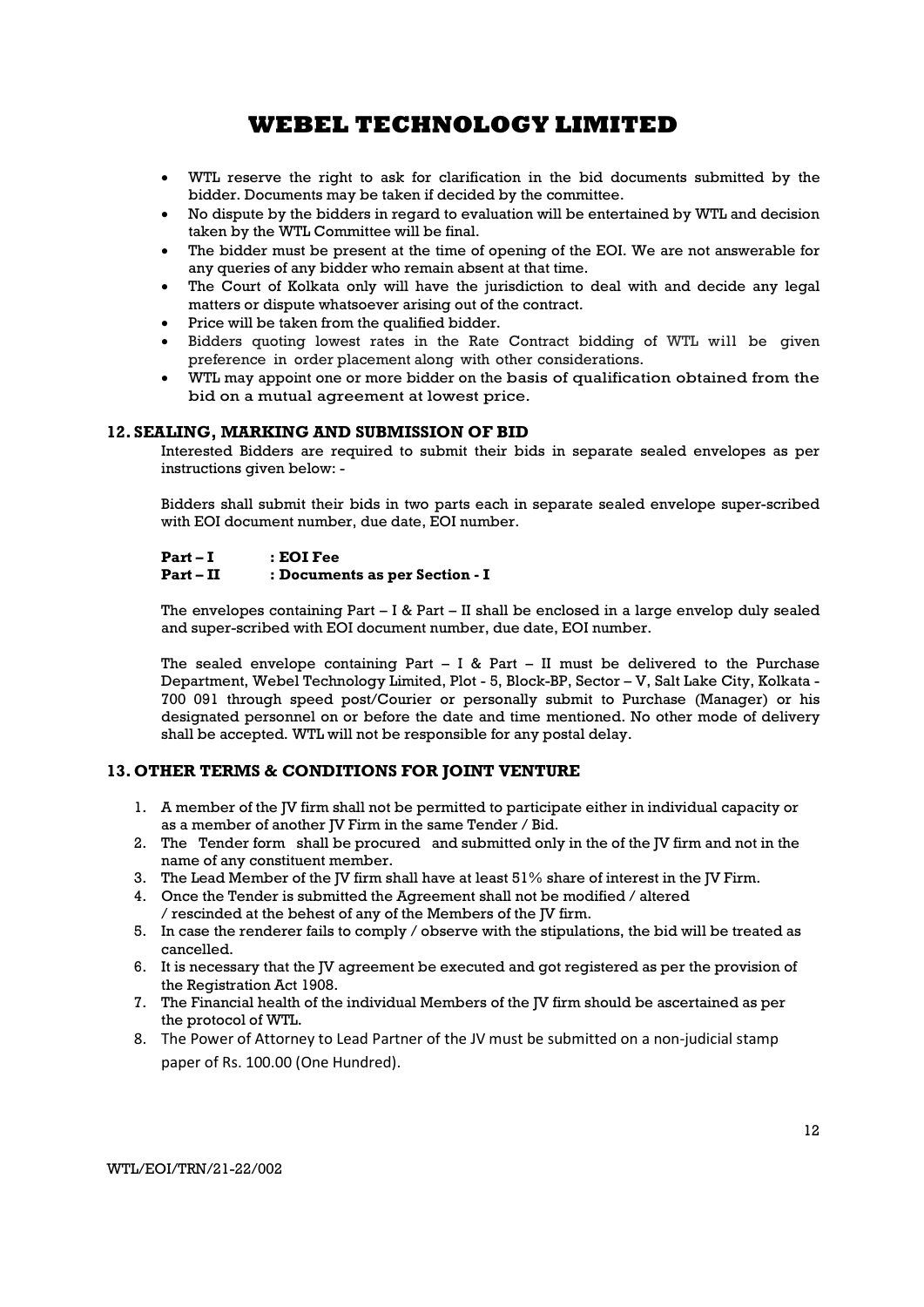# SECTION – F

## EVALUATION PROCUDURE

### 1. EVALUATION PROCEDURE

- The Eligibility Criteria (Section C) will be evaluated by Tender Committee and those qualify will be considered for further evaluation.
- The Tender Committee shall verify the Solution Documents submitted by the bidders.
- After verification of solution document, competent bidders will be selected for Empanelment

### 2. POST QUALIFICATION

The determination will evaluate the Bidder's / Prime bidder of the consortium / JV members technical, design, integration, customization, production, management and support capabilities and will be based on an examination of the documentary evidence of the Bidder's qualification, as well as other information WTL deems necessary and appropriate. This determination may include visits or interviews with the Bidder's client's / Prime bidder of the consortium / JV members reference in its bid, site inspection, and any other measures. At the time of post-qualification, Directorate of es may also carry out tests to determine that the performance or functionality of the Information System offered meets those stated in the detailed Technical Specification.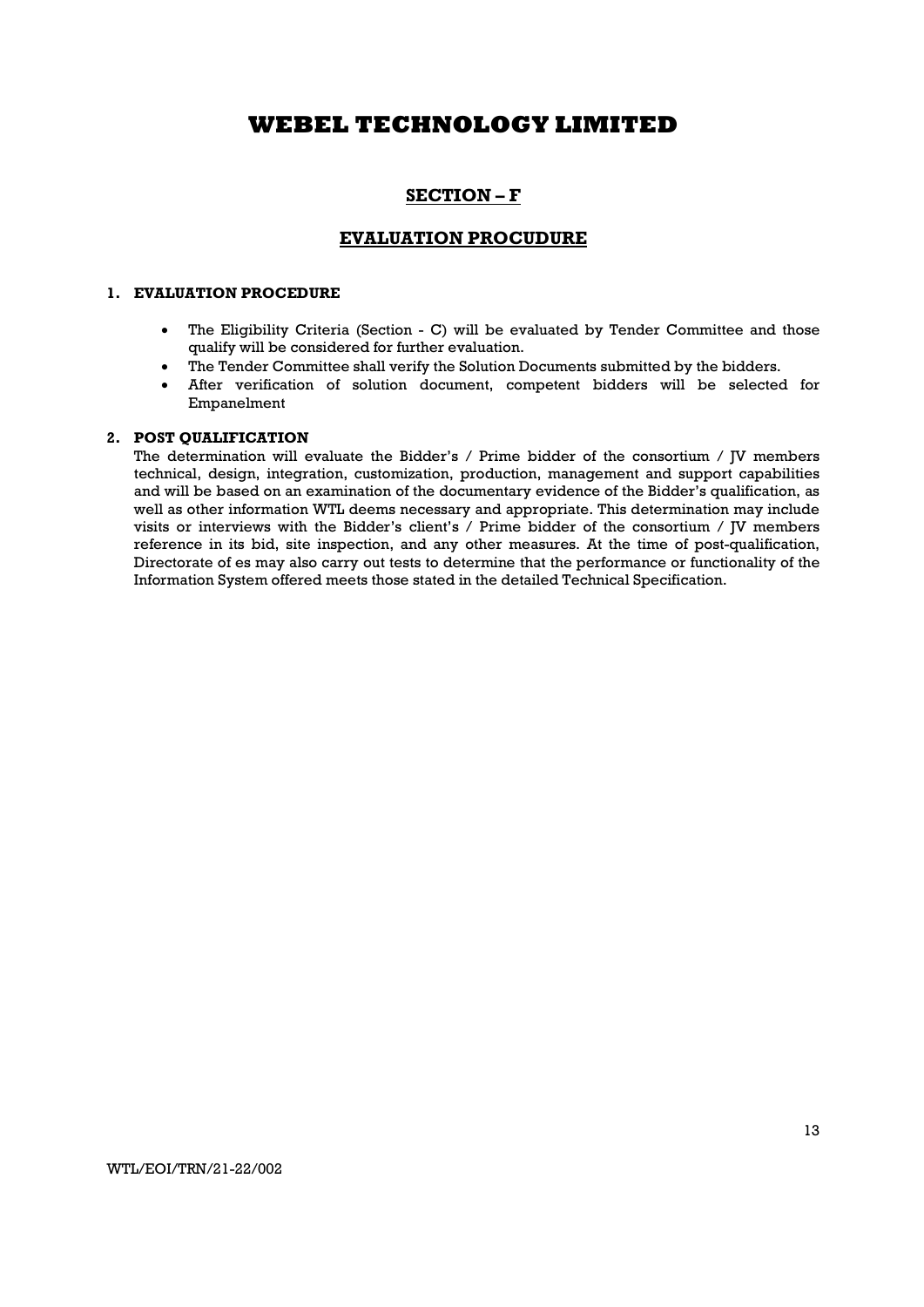# SECTION – G

## TECHNICAL CAPABILITY OF BIDDER / PRIME BIDDER OF THE CONSORTIUM / JV MEMBERS

(E O I No. WTL/EOI/TRN/21-22/002)

| S1.<br>No. | Order No. | Order<br>Date | Order<br><b>Value</b> | <b>Brief description of items</b><br>and job details | Completed<br>(Yes/NO) | Name of the<br><b>Customer</b> | <b>Contact details</b><br>of the Customer |
|------------|-----------|---------------|-----------------------|------------------------------------------------------|-----------------------|--------------------------------|-------------------------------------------|
|            |           |               |                       |                                                      |                       |                                |                                           |
|            |           |               |                       |                                                      |                       |                                |                                           |
|            |           |               |                       |                                                      |                       |                                |                                           |
|            |           |               |                       |                                                      |                       |                                |                                           |
|            |           |               |                       |                                                      |                       |                                |                                           |
|            |           |               |                       |                                                      |                       |                                |                                           |
|            |           |               |                       |                                                      |                       |                                |                                           |
|            |           |               |                       |                                                      |                       |                                |                                           |

Authorized Signatory (Signature In full): \_\_\_\_\_\_\_\_\_\_\_\_\_\_\_\_\_\_\_\_\_\_\_\_\_\_\_\_\_\_\_\_\_

Name and title of Signatory: \_\_\_\_\_\_\_\_\_\_\_\_\_\_\_\_\_\_\_\_\_\_\_\_\_\_\_\_\_\_\_\_\_\_\_\_\_\_\_\_\_\_

Stamp of the Company: \_\_\_\_\_\_\_\_\_\_\_\_\_\_\_\_\_\_\_\_\_\_\_\_\_\_\_\_\_\_\_\_\_\_\_\_\_\_\_\_\_\_\_\_\_\_

### Note:

- A. Type of Project shall indicate the implementation of services.
- B. Scope of work shall indicate whether it is implementation, Operation or maintenance.
- C. Submit Customer Order Copy details of the order indicating the project value, customer contact details.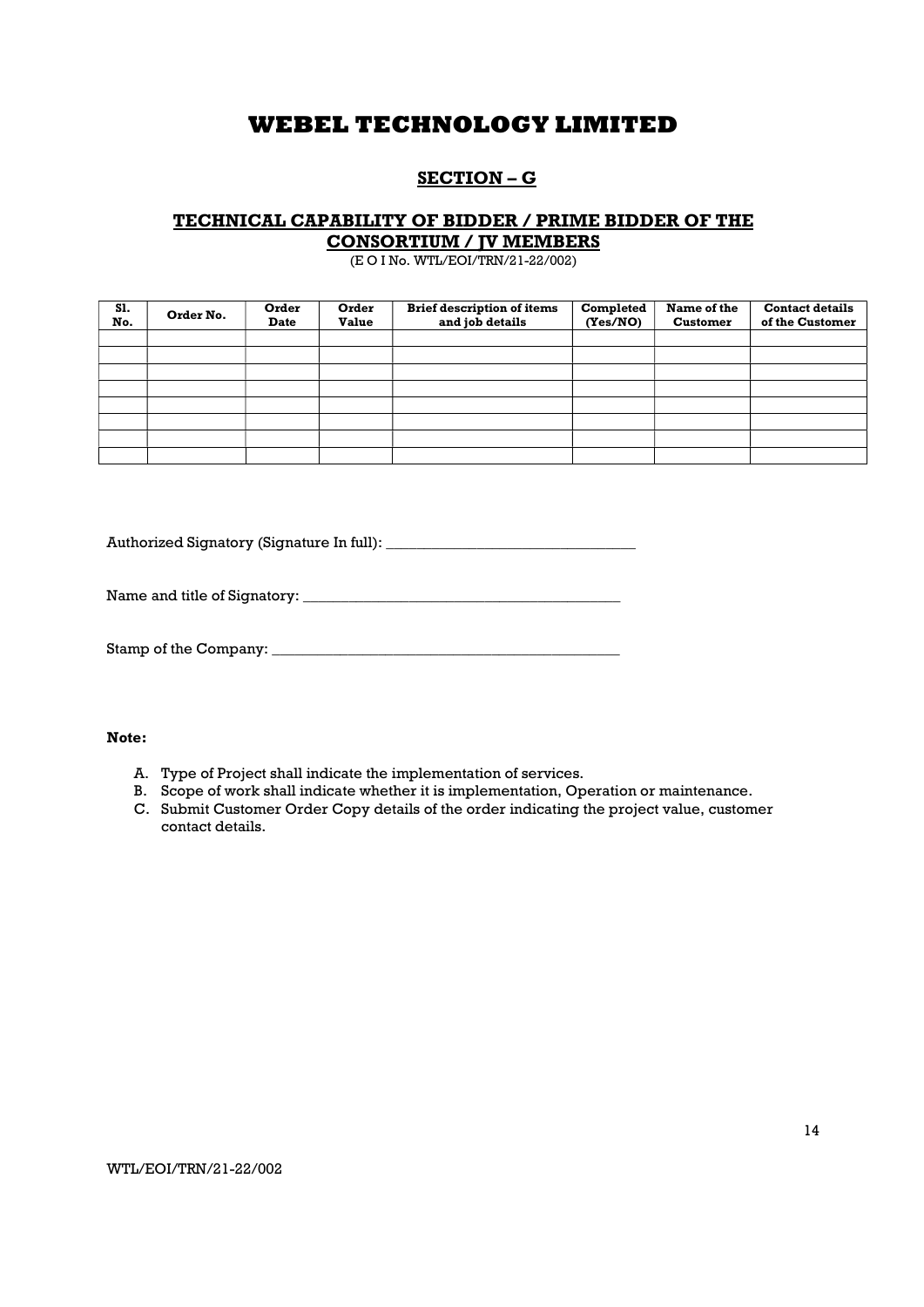# SECTION – H

# FINANCIAL CAPABILITY OF BIDDER / PRIME BIDDER OF THE CONSORTIUM

/ JV MEMBERS (E O I No. WTL/EOI/TRN/21-22/002)

# FINANCIAL INFORMATION

| Sl. No. | Name of the Bidder | Turnover (Rs. / Crores) |         |         |  |
|---------|--------------------|-------------------------|---------|---------|--|
|         |                    | 2017-18                 | 2018-19 | 2019-20 |  |
|         |                    |                         |         |         |  |
|         |                    |                         |         |         |  |

Authorized Signatory (Signature In full): \_\_\_\_\_\_\_\_\_\_\_\_\_\_\_\_\_\_\_\_\_\_\_\_\_\_\_\_\_\_\_\_\_

Name and title of Signatory: \_\_\_\_\_\_\_\_\_\_\_\_\_\_\_\_\_\_\_\_\_\_\_\_\_\_\_\_\_\_\_\_\_\_\_\_\_\_\_\_\_\_

| Stamp of the Company: |  |
|-----------------------|--|
|-----------------------|--|

Note:

Submit the audited financial statement/ audited annual report of the last three financial years.

WTL/EOI/TRN/21-22/002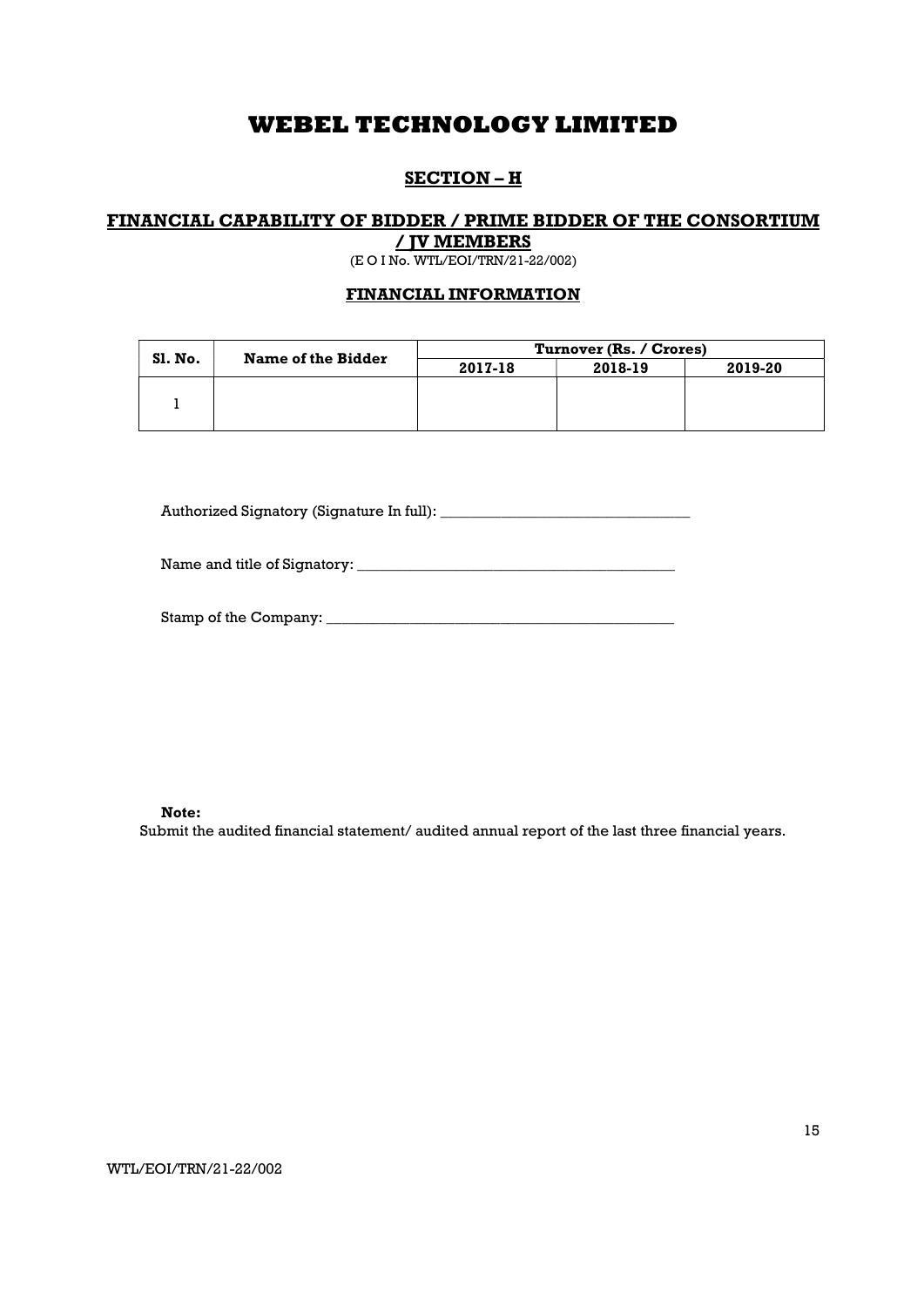# SECTION – I

## DETAILS OF BIDDER / PRIME BIDDER OF THE CONSORTIUM / JV MEMBERS

(E O I No. WTL/EOI/TRN/21-22/002)

| 1              | Name of the Firm                                                                                        |  |
|----------------|---------------------------------------------------------------------------------------------------------|--|
| $\overline{a}$ | <b>Registered Office Address</b>                                                                        |  |
|                | <b>Contact Number</b>                                                                                   |  |
|                | <b>Fax Number</b>                                                                                       |  |
|                | E-mail                                                                                                  |  |
| 3              | Correspondence / Contact address                                                                        |  |
|                | Name & Designation of Contact person                                                                    |  |
|                | Address                                                                                                 |  |
|                | <b>Contact Number</b>                                                                                   |  |
|                | <b>Fax Number</b>                                                                                       |  |
|                | E-mail                                                                                                  |  |
| 4              | Is the firm a registered company? If yes, submit                                                        |  |
|                | documentary proof                                                                                       |  |
|                | Year and Place of the establishment of the company                                                      |  |
| 6              | Former name of the company, if any                                                                      |  |
| 7              | Is the firm                                                                                             |  |
|                | a Government/ Public Sector Undertaking                                                                 |  |
|                | a propriety firm                                                                                        |  |
|                | a partnership firm (if yes, give partnership deed)                                                      |  |
|                | a limited company or limited corporation                                                                |  |
|                | a member of a group of companies, (if yes, give                                                         |  |
|                | name and address and description of other                                                               |  |
|                | companies)                                                                                              |  |
|                | a subsidiary of a large corporation (if yes give the                                                    |  |
|                | name and address of the parent organization). If                                                        |  |
|                | the company is subsidiary, state what                                                                   |  |
|                | involvement if any, will the parent company have                                                        |  |
|                | in the project.                                                                                         |  |
| 8              | Is the firm registered with Sales Tax department? If yes,                                               |  |
|                | submit valid GST Registration certificate.                                                              |  |
| 9              | Is the firm registered for Service Tax with Central Excise                                              |  |
|                | Department (Service Tax Cell)? If yes, submit valid                                                     |  |
|                | Service Tax registration certificate.                                                                   |  |
| 10             | Total number of employees. Attach the organizational                                                    |  |
|                | chart showing the structure of the organization.                                                        |  |
| 11             | Are you registered with any Government/ Department/<br>Public Sector Undertaking (if yes, give details) |  |
| 12             | How many years has your organization been in business                                                   |  |
|                | under your present name? What were your fields when                                                     |  |
|                | you established your organization                                                                       |  |
| 13             | What type best describes your firm? (Purchaser reserves                                                 |  |
|                | the right to verify the claims if necessary)                                                            |  |
|                | Manufacturer                                                                                            |  |
|                | Supplier                                                                                                |  |
|                | System Integrator                                                                                       |  |
|                | Consultant                                                                                              |  |
|                | Service Provider (Pl. specify details)                                                                  |  |
|                |                                                                                                         |  |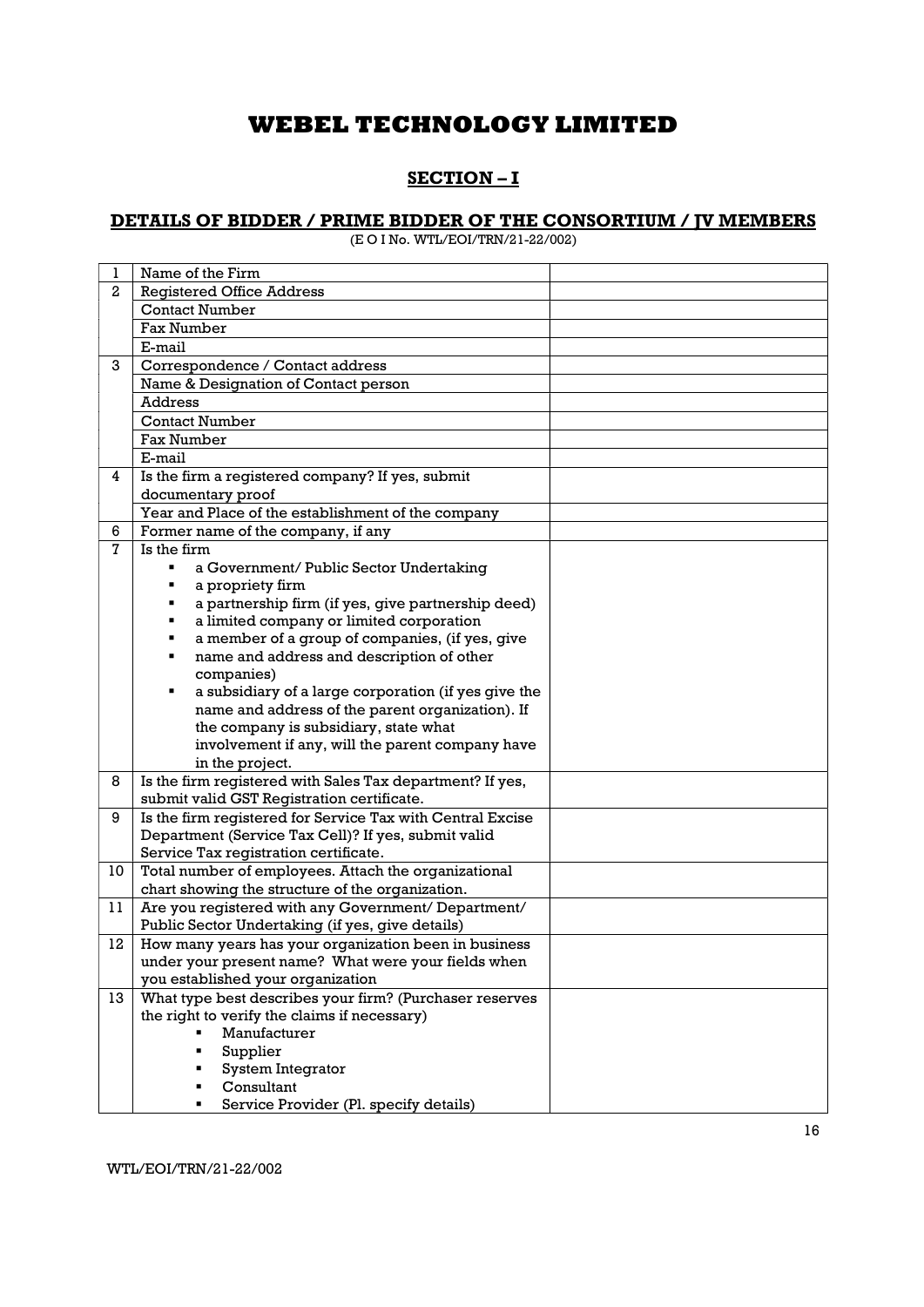|    | Software Development<br>٠<br>Total Solution provider (Design, Supply,<br>Integration, O&M)<br>IT Company<br>٠ |  |
|----|---------------------------------------------------------------------------------------------------------------|--|
| 14 | Number of Offices in district head quarters in West                                                           |  |
|    | Bengal                                                                                                        |  |
| 15 | Is your organization having ISO Quality Certificates?                                                         |  |
| 16 | List the major clients with whom your organization has                                                        |  |
|    | been / is currently associated.                                                                               |  |
| 17 | Have you in any capacity not completed any work                                                               |  |
|    | awarded to you? (If so, give the name of project and                                                          |  |
|    | reason for not completing the work)                                                                           |  |
| 18 | Have you ever been denied tendering facilities by any                                                         |  |
|    | Government / Department / Public sector Undertaking?                                                          |  |
|    | (Give details)                                                                                                |  |

Authorized Signatory (Signature In full): \_\_\_\_\_\_\_\_\_\_\_\_\_\_\_\_\_\_\_\_\_\_\_\_\_\_\_\_\_\_\_\_\_

Name and title of Signatory: \_\_\_\_\_\_\_\_\_\_\_\_\_\_\_\_\_\_\_\_\_\_\_\_\_\_\_\_\_\_\_\_\_\_\_\_\_\_\_\_\_\_

Company Rubber Stamp: \_\_\_\_\_\_\_\_\_\_\_\_\_\_\_\_\_\_\_\_\_\_\_\_\_\_\_\_\_\_\_\_\_\_\_\_\_\_\_\_\_\_\_\_\_\_\_\_\_\_

Note: For JV Members, each member should submit this form separately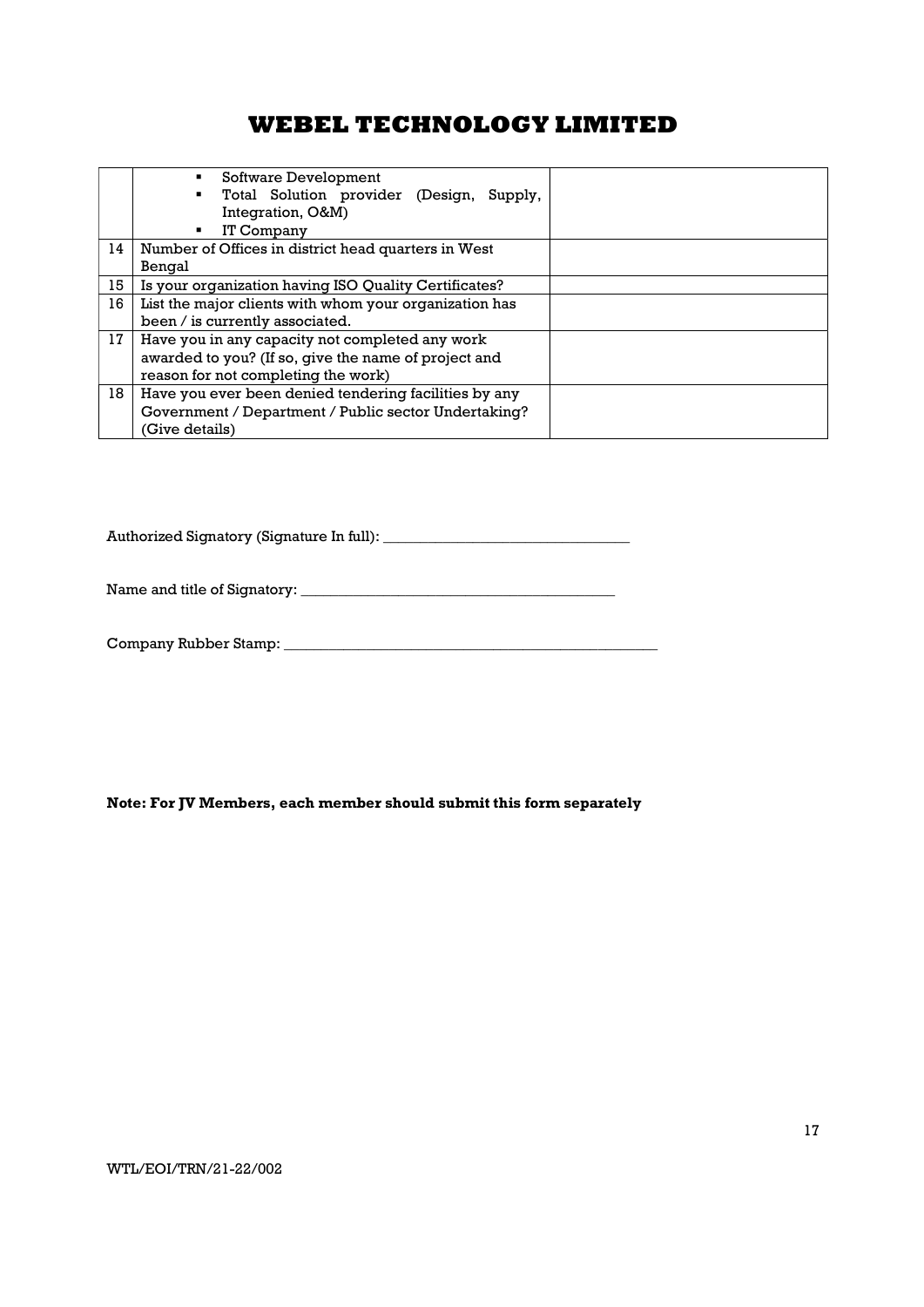# SECTION – J

## FORMAT FOR PRE-BID MEETING QUERY

(E O I No. WTL/EOI/TRN/21-22/002)

Name of the Bidder:

Queries

| S1.<br>No. | Section<br>No. | <b>Clause</b><br>No. | Page<br>No. | Queries |
|------------|----------------|----------------------|-------------|---------|
|            |                |                      |             |         |
|            |                |                      |             |         |
|            |                |                      |             |         |
|            |                |                      |             |         |
|            |                |                      |             |         |
|            |                |                      |             |         |
|            |                |                      |             |         |
|            |                |                      |             |         |
|            |                |                      |             |         |

Note: The filled form to be submitted in XLS & PDF Format. There is a cut-off date for receiving of queries before Pre Bid Meeting. Queries received after the cut-off period will not be accepted. The Purchaser reserves the right to respond all queries over e-mail.

Authorized Signatory (Signature In full): \_\_\_\_\_\_\_\_\_\_\_\_\_\_\_\_\_\_\_\_\_\_\_\_\_\_\_\_\_\_\_\_\_

Name and title of Signatory: \_\_\_\_\_\_\_\_\_\_\_\_\_\_\_\_\_\_\_\_\_\_\_\_\_\_\_\_\_\_\_\_\_\_\_\_\_\_\_\_\_\_

Company Rubber Stamp: \_\_\_\_\_\_\_\_\_\_\_\_\_\_\_\_\_\_\_\_\_\_\_\_\_\_\_\_\_\_\_\_\_\_\_\_\_\_\_\_\_\_\_\_\_\_\_\_\_\_

WTL/EOI/TRN/21-22/002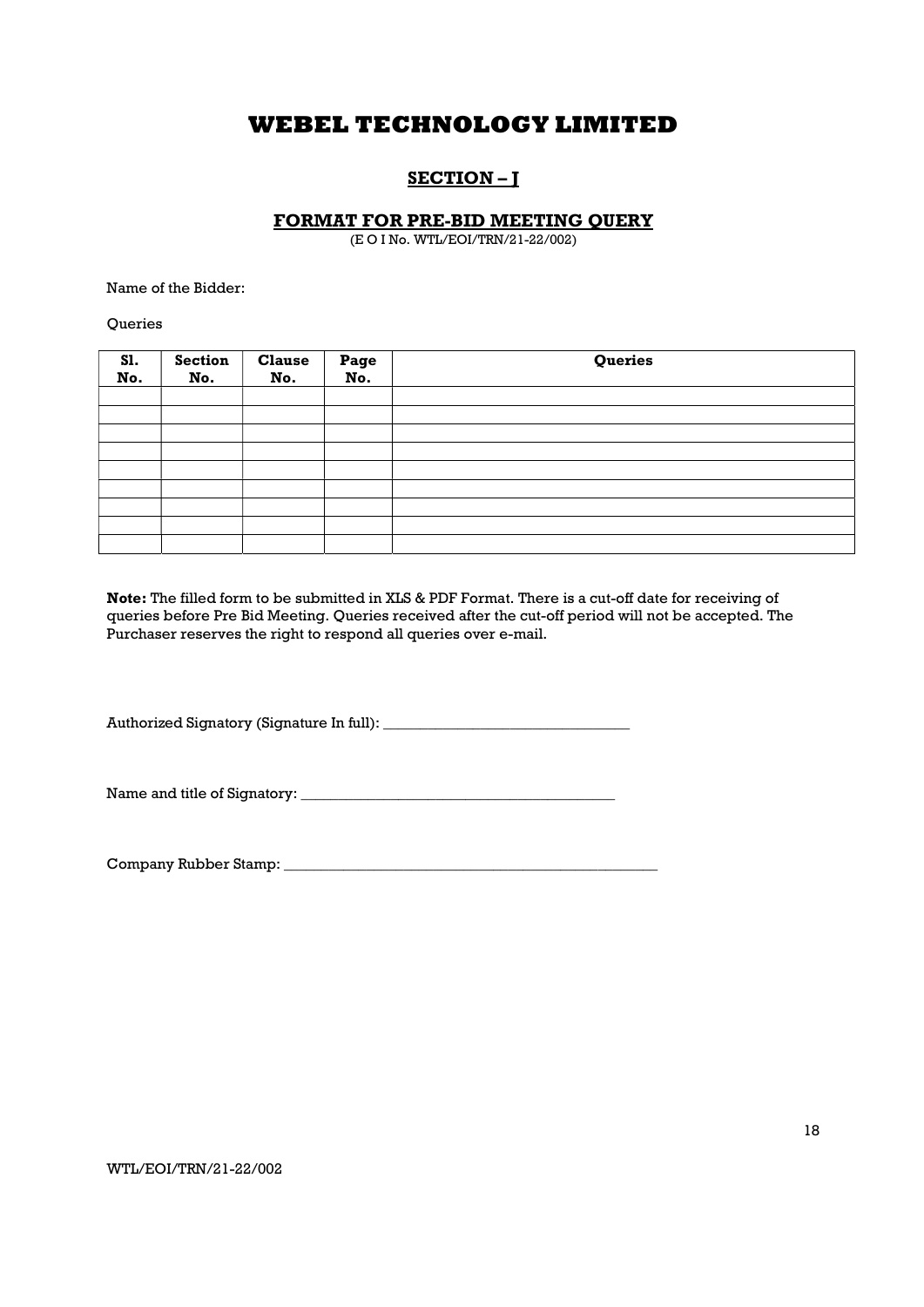# SECTION – K

## LIST OF CLIENTS OF SIMILAR ORDERS

(E O I No. WTL/EOI/TRN/21-22/002)

| S1.<br>No. | <b>Name of the Client</b> | <b>Address</b> | Contact<br>Person | <b>Designation</b> | Contact<br><b>Numbers</b> |
|------------|---------------------------|----------------|-------------------|--------------------|---------------------------|
|            |                           |                |                   |                    |                           |
|            |                           |                |                   |                    |                           |
|            |                           |                |                   |                    |                           |
|            |                           |                |                   |                    |                           |
|            |                           |                |                   |                    |                           |
|            |                           |                |                   |                    |                           |
|            |                           |                |                   |                    |                           |
|            |                           |                |                   |                    |                           |
|            |                           |                |                   |                    |                           |
|            |                           |                |                   |                    |                           |
|            |                           |                |                   |                    |                           |
|            |                           |                |                   |                    |                           |
|            |                           |                |                   |                    |                           |
|            |                           |                |                   |                    |                           |
|            |                           |                |                   |                    |                           |
|            |                           |                |                   |                    |                           |

Authorized Signatory (Signature In full): \_\_\_\_\_\_\_\_\_\_\_\_\_\_\_\_\_\_\_\_\_\_\_\_\_\_\_\_\_\_\_\_\_

Name and title of Signatory: \_\_\_\_\_\_\_\_\_\_\_\_\_\_\_\_\_\_\_\_\_\_\_\_\_\_\_\_\_\_\_\_\_\_\_\_\_\_\_\_\_\_

Company Rubber Stamp: \_\_\_\_\_\_\_\_\_\_\_\_\_\_\_\_\_\_\_\_\_\_\_\_\_\_\_\_\_\_\_\_\_\_\_\_\_\_\_\_\_\_\_\_\_\_\_\_\_\_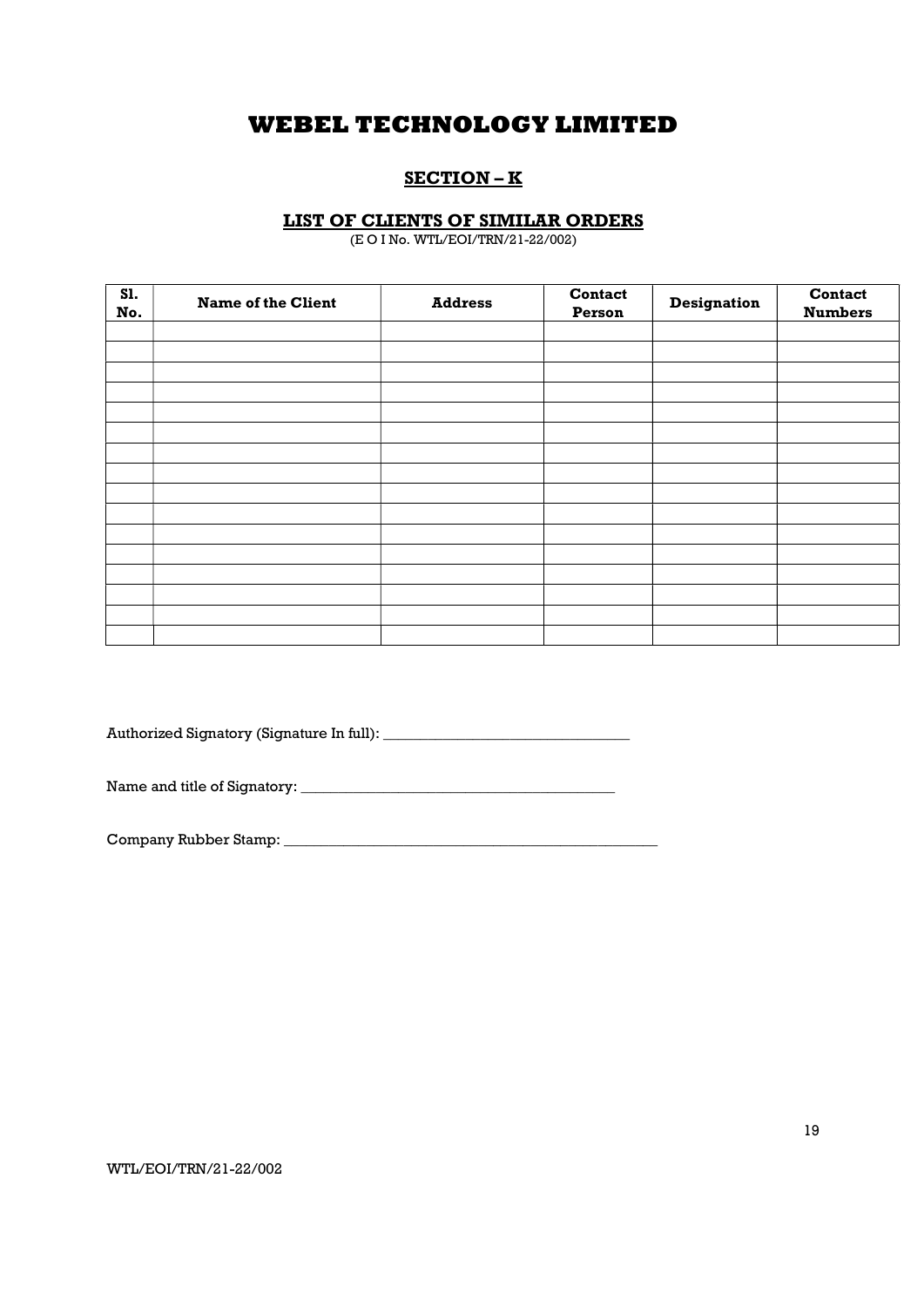# SECTION – L

## E O I DECLARATION

(Agencies are requested to furnish the Format given in this section, filling the entire Blank and to be submitted on Bidder's Letter Head)

To Webel Technology Limited Plot – 5, Block – BP, Sector - V, Salt Lake City, Kolkata – 700091.

## Sub: Selection of Partners for Operation and Management of Course-Based / Online Skill Development Academy and / or Government sponsored Training Projects (In Person / Online).

Dear Sir,

We the undersigned bidder/(s) declare that we have read and examined in details in the documents of the subject EOI no. WTL/EOI/TRN/21-22/002 dated 25.10.2021 for Selection of Partners for Operation and Management of Course-Based / Online Skill Development Academy and / or Government sponsored Training Projects (In Person / Online).

We further declare that we have agreed and accepted all the clauses / sub-clauses / formats / terms & conditions other requirements related to the said EOI and we will abide by the same as mentioned in the EOI document while participating and executing against the said EOI.

Thanking you, we remain Yours faithfully

…………………………………………………..

Signature

.

…………………………………………………… Name in full

…………………………………………………… Designation

…………………………………………………… Company Stamp

Dated, this …………………..day of ………………2021

WTL/EOI/TRN/21-22/002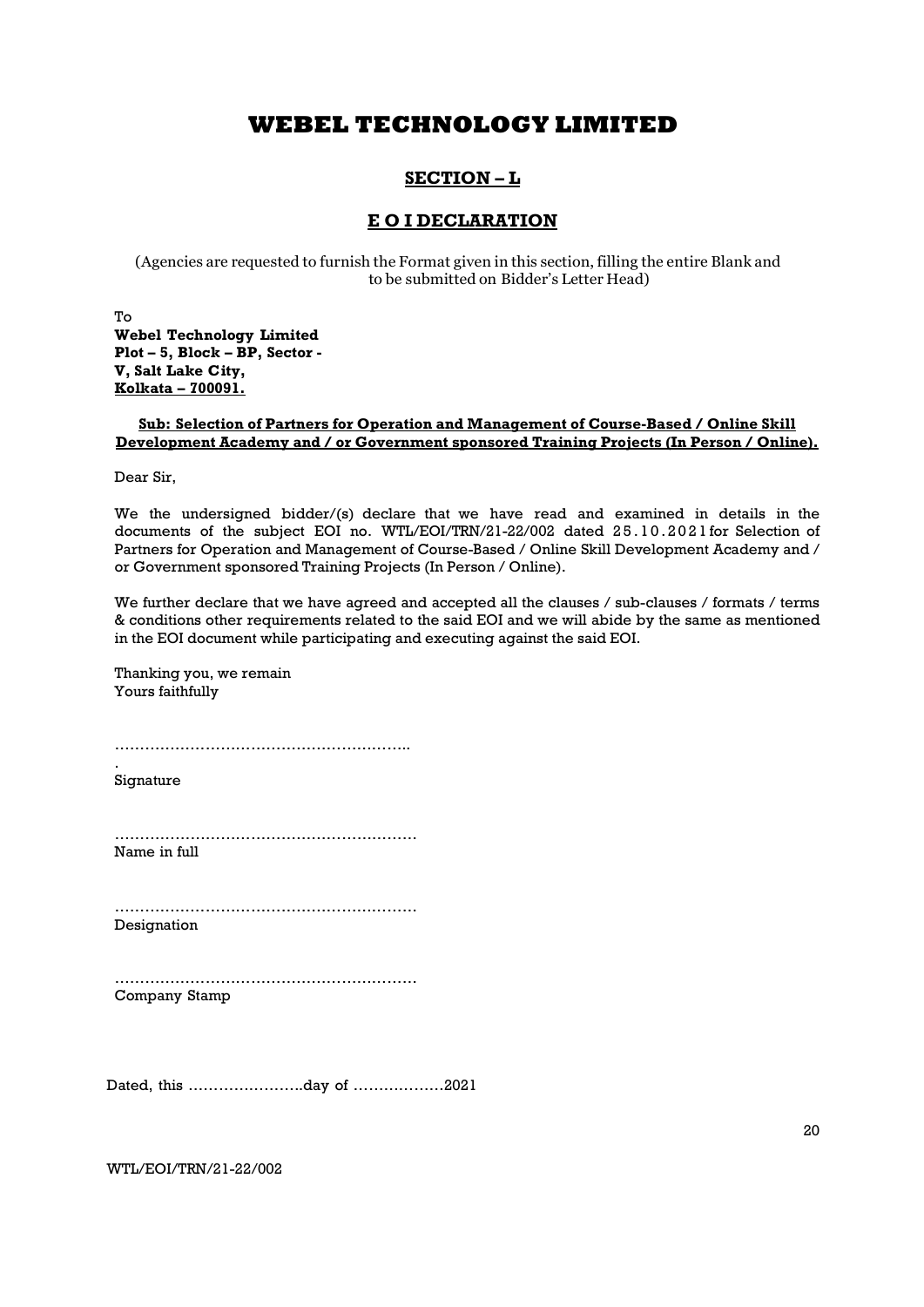# SECTION – M

## LIST OF DOCUMENTS TO BE SUBMITTED

(E O I No. WTL/EOI/TRN/21-22/002)

| S1.<br>No.   | <b>Documents Submitted</b>                                                                                | <b>Document</b><br><b>Submitted</b> | Page No of<br><b>Submitted</b><br><b>Document</b><br><b>Serial</b> |
|--------------|-----------------------------------------------------------------------------------------------------------|-------------------------------------|--------------------------------------------------------------------|
| $\mathbf{1}$ | Documentary evidence as per Clause - 1 of Eligibility Criteria                                            | Yes/No                              |                                                                    |
| $\mathbf{2}$ | Documentary evidence as per Clause - 2 of Eligibility Criteria                                            | Yes/No                              |                                                                    |
| 3            | Documentary evidence as per Clause - 3 of Eligibility Criteria                                            | Yes/No                              |                                                                    |
| 4            | Documentary evidence as per Clause - 4 of Eligibility Criteria                                            | Yes/No                              |                                                                    |
| 5            | Documentary evidence as per Clause - 5 of Eligibility Criteria                                            | Yes/No                              |                                                                    |
| 6            | Documentary evidence as per Clause - 6 of Eligibility Criteria                                            | Yes/No                              |                                                                    |
| $\mathbf{7}$ | Documentary evidence as per Clause - 7 of Eligibility Criteria                                            | Yes/No                              |                                                                    |
| 8            | Documentary evidence as per Clause - 8 of Eligibility Criteria                                            | Yes/No                              |                                                                    |
| 9            | Documentary evidence as per Clause - 9 of Eligibility Criteria                                            | Yes/No                              |                                                                    |
| 10           | Documentary evidence as per Clause - 10 of Eligibility Criteria                                           | Yes/No                              |                                                                    |
| 11           | Documentary evidence as per Clause - 11 of Eligibility Criteria                                           | Yes/No                              |                                                                    |
| 12           | Documentary evidence as per Clause - 12 of Eligibility Criteria                                           | Yes/No                              |                                                                    |
| 13           | Documentary evidence as per Clause - 13 of Eligibility Criteria                                           | Yes/No                              |                                                                    |
| 14           | Technical Capability format of Bidder / Prime Bidder of the<br>Consortium / JV members as per Section - G | Yes/No                              |                                                                    |
| 15           | Financial Capability format of Bidder / Prime Bidder of the<br>Consortium / JV members as per Section - H | Yes/No                              |                                                                    |
| 16           | Details format of Bidder / Prime Bidder of the Consortium / JV<br>members as per Section - I              | Yes/No                              |                                                                    |
| 17           | List of Client of Similar Order format as per Section - K                                                 | Yes/No                              |                                                                    |
| 18           | E O I Declaration format as per Section - M                                                               | Yes/No                              |                                                                    |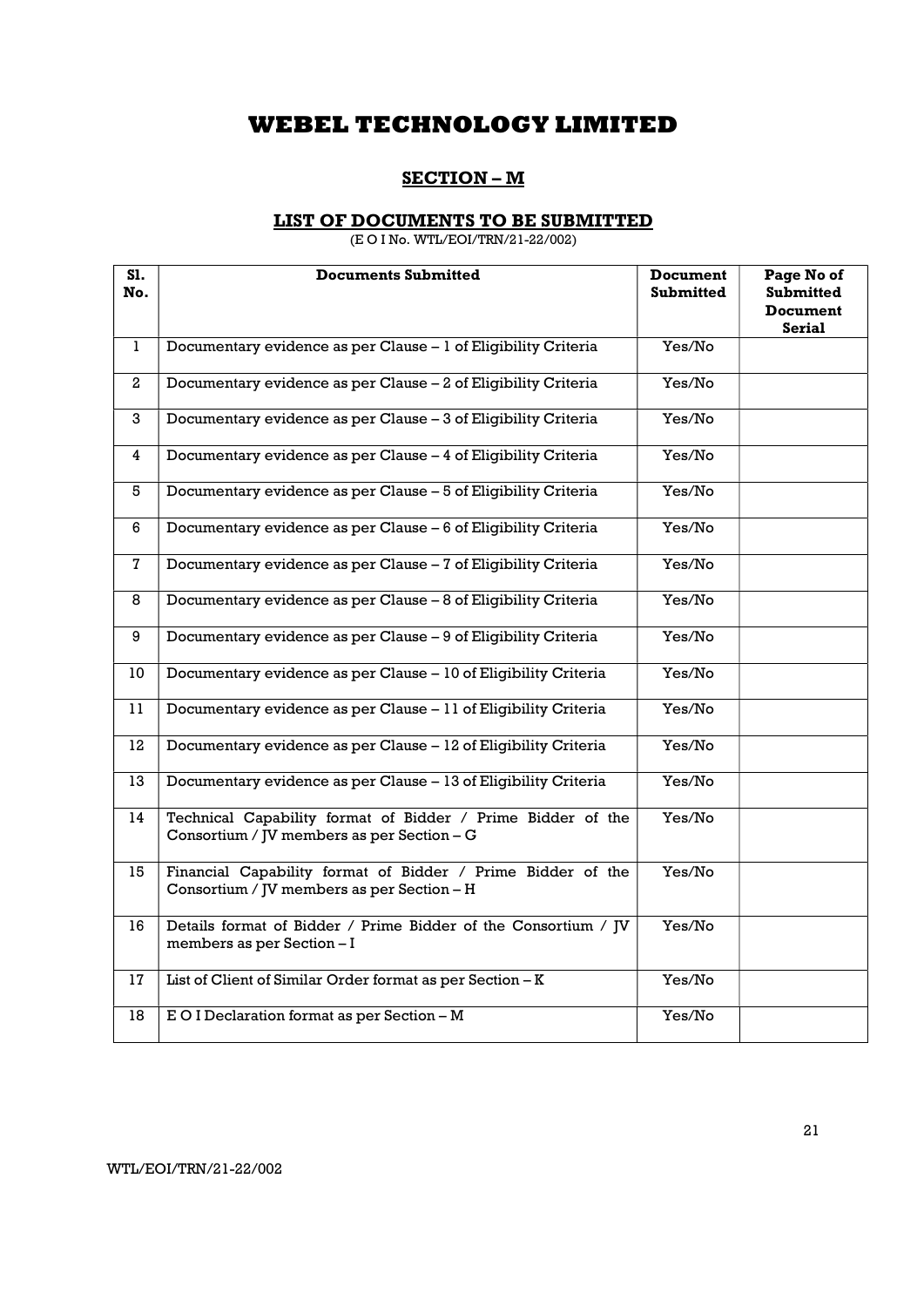# SECTION – N

## PROFORMA OF JOINT VENTURE / CONSORTIUM AGREEMENT

(On Non-Judicial Stamp paper of appropriate value as per provision of the Stamp Act applicable in the concerned state)

### AMONGST /BETWEEN

Represented by Shri .................... (Name and Designation) of M/s ........ ….who has power of Attorney to enter into Joint Venture/Consortium with ………..and

Sign all documents/agreements on behalf of M/S ……… (hereinafter referred to as " ")

AND

Represented by Shri ……. (Name and Designation) of M/S ……. Who has power of Attorney to enter into Joint Venture/Consortium with ……. And

Sign all documents/agreements on behalf of M/S ……… (hereinafter referred to as " ")

The expressions M/s ............ and M/s .............. shall, wherever the context admits, mean and include their respective legal representatives, successors-in-interest and assigns and shall collectively be referred to as "Joint Venture /Consortium/Parties" and individually as "Joint Venture /Consortium Partner/Party".

WHEREAS M/s..........and M/s ...........agreed to form a Joint Venture /Consortium in order to join their forces to obtain best results from the combinations of their individual resources of technical and management skill, finance and equipment for the benefit of the project and in order to submit the Bid for the "Project" under Webel Technology Limited , A Govt of West Bengal Undertaking (hereinafter referred to as " Client ").

The Parties hereby enter into this Joint Venture /Consortium Agreement (hereinafter referred to as "Joint Venture /Consortium Agreement") to jointly prepare and submit the Bid for the Project and in the event of securing the Project from the Employer, to execute the Project in accordance with the Contract terms and conditions, to the satisfaction of the Principal Employer.

WHEREAS; Webel Technology limited ( hereinafter called referred to as "Client"") has invited bids for ( to insert the details of the assignment………)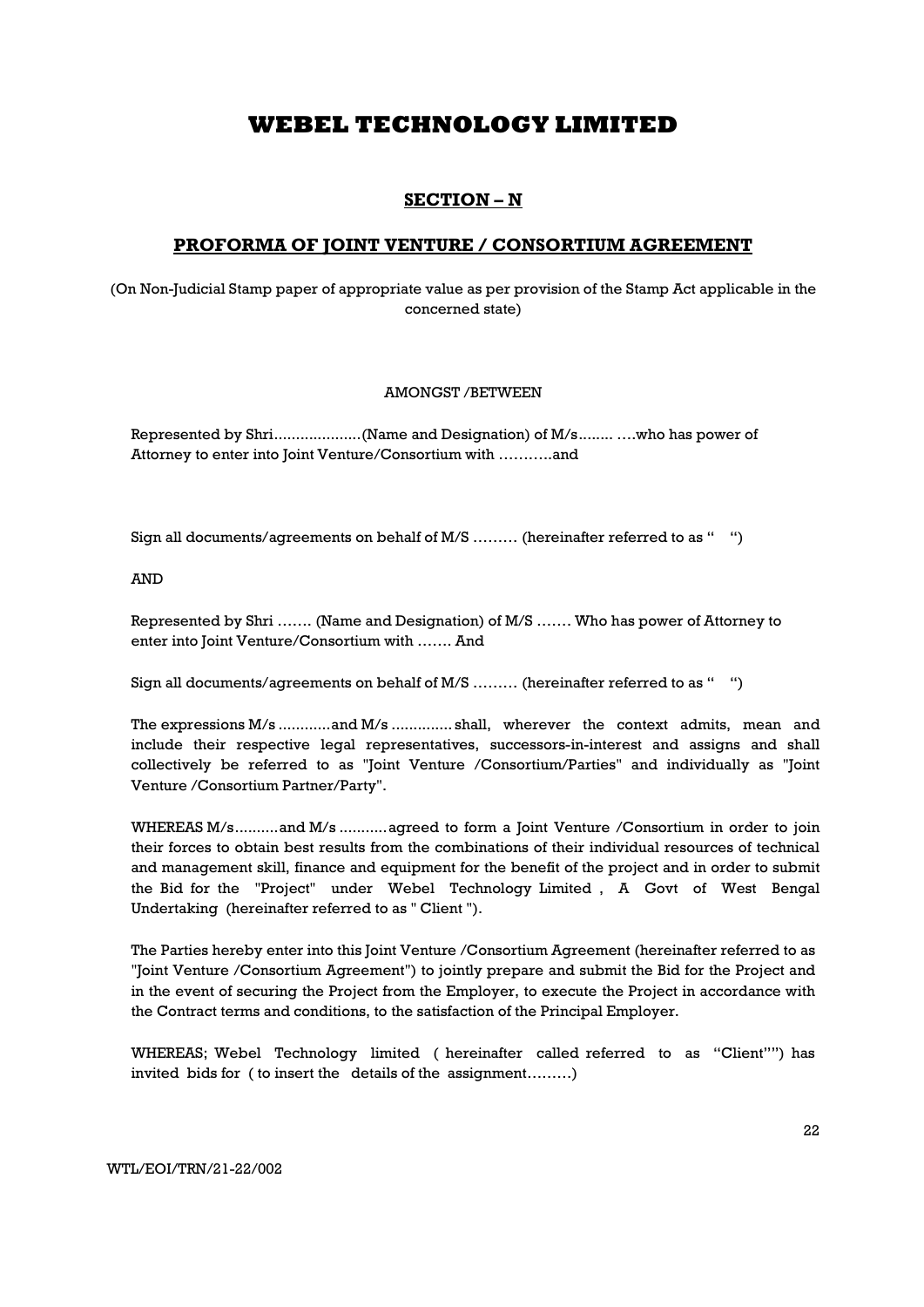- NOW THEREFORE, the parties, in consideration of the mutual premises contained herein, agree as follows: 5.5
	- 1) The following documents shall be deemed to form and be read and construed as an integral part of this Agreement:
		- (i) Notice for the bid ,
		- (ii) Tender document
		- (iii) Any addendum/ corrigendum issued by the Client
		- (iv) The Tender submitted by the Lead Partner

## 2) FORMATION AND TERMINATION OF THE JOINT VENTURE /CONSORTIUM.

The parties under this Agreement have decided to form a Joint Venture /Consortium to submit the Bid for the above Project and execute the Contract with the Principal Employer for the Project, if qualified and awarded.

- a) The name and style of the Joint Venture /Consortium shall be " ................ "(hereinafter called the "Joint Venture /Consortium"
- b) The Head Office of the Joint Venture /Consortium shall be located at .... and the site office will be located at the site of the Project. All communication regarding the project will be made to
- c) None of the parties of the Joint Venture /Consortium shall be allowed to assign, pledge, sell or other wise dispose all or part of its respective interests in the Joint Venture /Consortium to any party including the existing partner of the Joint Venture /Consortium.
- d) The term of the Joint Venture/Consortium shall begin as on the date first set forth above and shall terminate on the earliest of the following dates.
- 1) The Joint Venture /Consortium fails to obtain qualification from the Employer.
- ii) The Contract for the Project is not awarded to the Joint Venture /Consortium.
- iii) The Employer cancels the Project
- iv) Either Party commits material breach of this Agreement and fails to cure such breach within the period designated by the non-defaulting Party
- v) Both parties agree to terminate this Agreement in writing.
- vi) The Project is completed including defects liability period to the satisfaction of the Employer and all the parties complete any and all duties, liabilities and responsibilities under or in connection with the Contract and the Joint Venture /Consortium Agreement.

### 2) LEAD PARTNER.

M/s ...................... shall be the Lead Partner of the Joint Venture /Consortium and is responsible for performing a key function in contract management. M/s shall be attorney of the parties duly authorized to incur liabilities and receive instructions for and on behalf of any and all partners in the Joint Venture /Consortium and also all the partners of the Joint Venture /Consortium shall be jointly and severally liable during the bidding process and for the execution of the contract as per contract terms with the employer in accordance with the power of attorney annexed .All Joint Venture /Consortium partners M/s &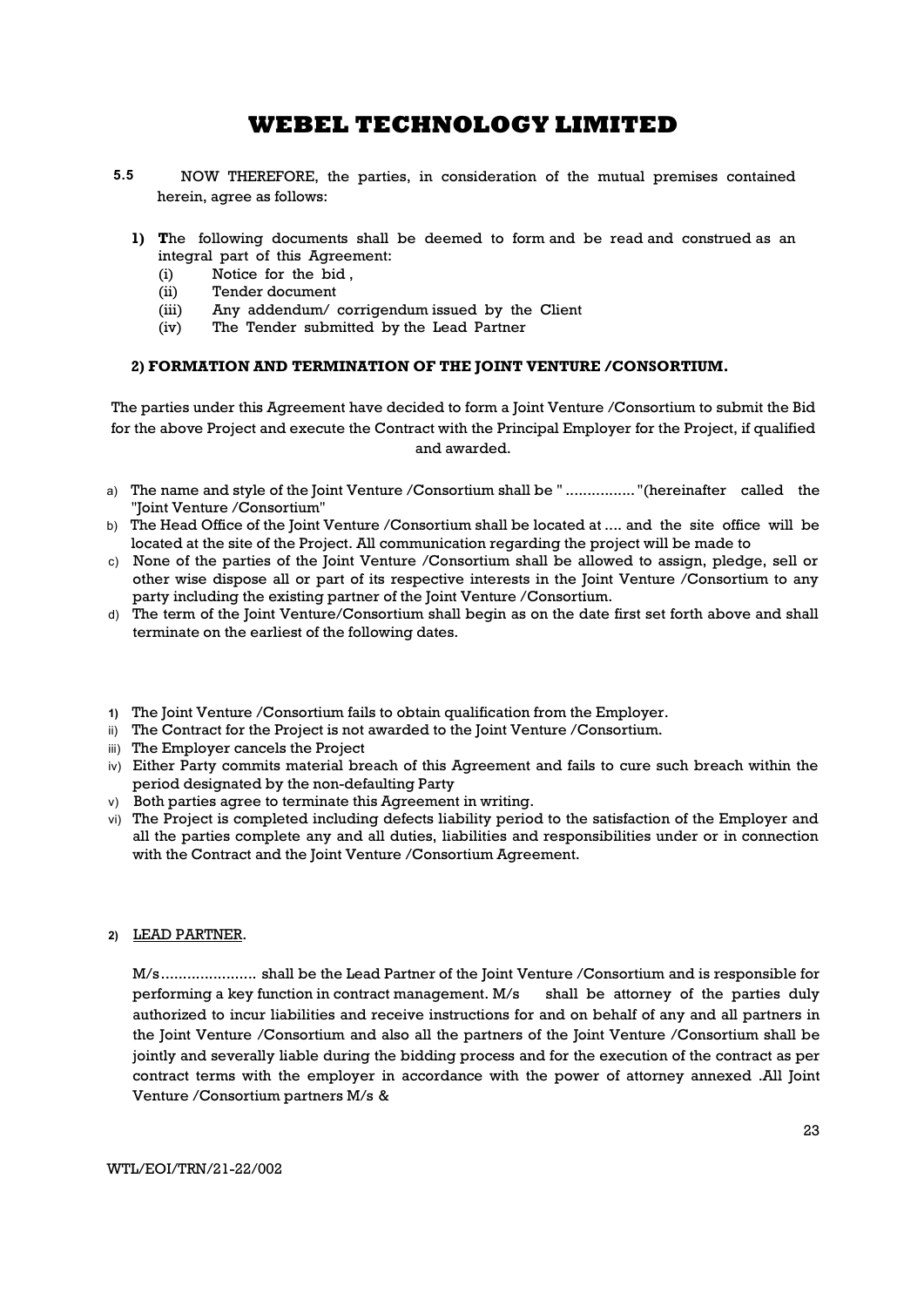M/s .......................... to sign all letters, correspondence, papers & certificates and to submit the Pre-qualification Application / Bid documents for and on behalf of the Joint Venture /Consortium.

### 3) REPRESENTATIVE OF THE PARTNERS OF THE JOINT VENTURE /CONSORTIUM.

Each constituent party of the Joint Venture /Consortium appoints the following personnel as the representative of the relevant party with full power of attorney from the Board of Directors of the concerned company.

| <b>IV / CONSORTIUM Partner</b> | Name | <u>Position in the respective Company</u> |
|--------------------------------|------|-------------------------------------------|
| $M/s$ ,% ( per cent)           |      |                                           |
| $M/s,$ % ( per cent)           |      |                                           |

### 4) PARTICIPATION SHARE & WORK RESPONSIBILITIES.

4.1 The parties agree that their respective participation share (hereinafter called 'Participation Share') in theJoint Venture /Consortium shall be as follows:

4.2 The Parties shall share the rights and obligations, risk, cost and expenses, working capitals, profits or losses or others arising out of or in relation to execution of the Project in proportion to their share of participation in the Joint Venture /Consortium except as otherwise agreed. 4.3 The parties shall jointly execute the works under the Project as an integrated entity and

allocate

responsibilities as regards division of work between themselves by organizing the adequate resources for successful completion of the Project. However all parties shall remain jointly and severally responsible for the satisfactory execution of the Project in accordance with the Contract terms and conditions.

5) JOINT AND SEVERAL LIABILITIES.

All partner of Joint Venture / Consortium shall be liable to the Client jointly and severally during the Pre-qualification and Bidding process; and in the event the contract is awarded, during the execution of the Contract, in accordance with Contract terms of This JV Agreement.

### 6) WORKING CAPITAL

Each party shall contribute working capital for equipment, labour and material or any expenses incurred for execution of the Project or any other investment required in connection with the execution of the project proportionate to the participation ratio.

### 7) BID SECURITY & GUARANTEES:

Till the award of the work by the Client the Lead Partner shall furnish Earnest Money and all Bid Security, Performance Security and other securities shall be paid by the Joint Venture /Consortium to the Client except as otherwise agreed, and the same shall be legally binding on all the partners of the Joint Venture .

WTL/EOI/TRN/21-22/002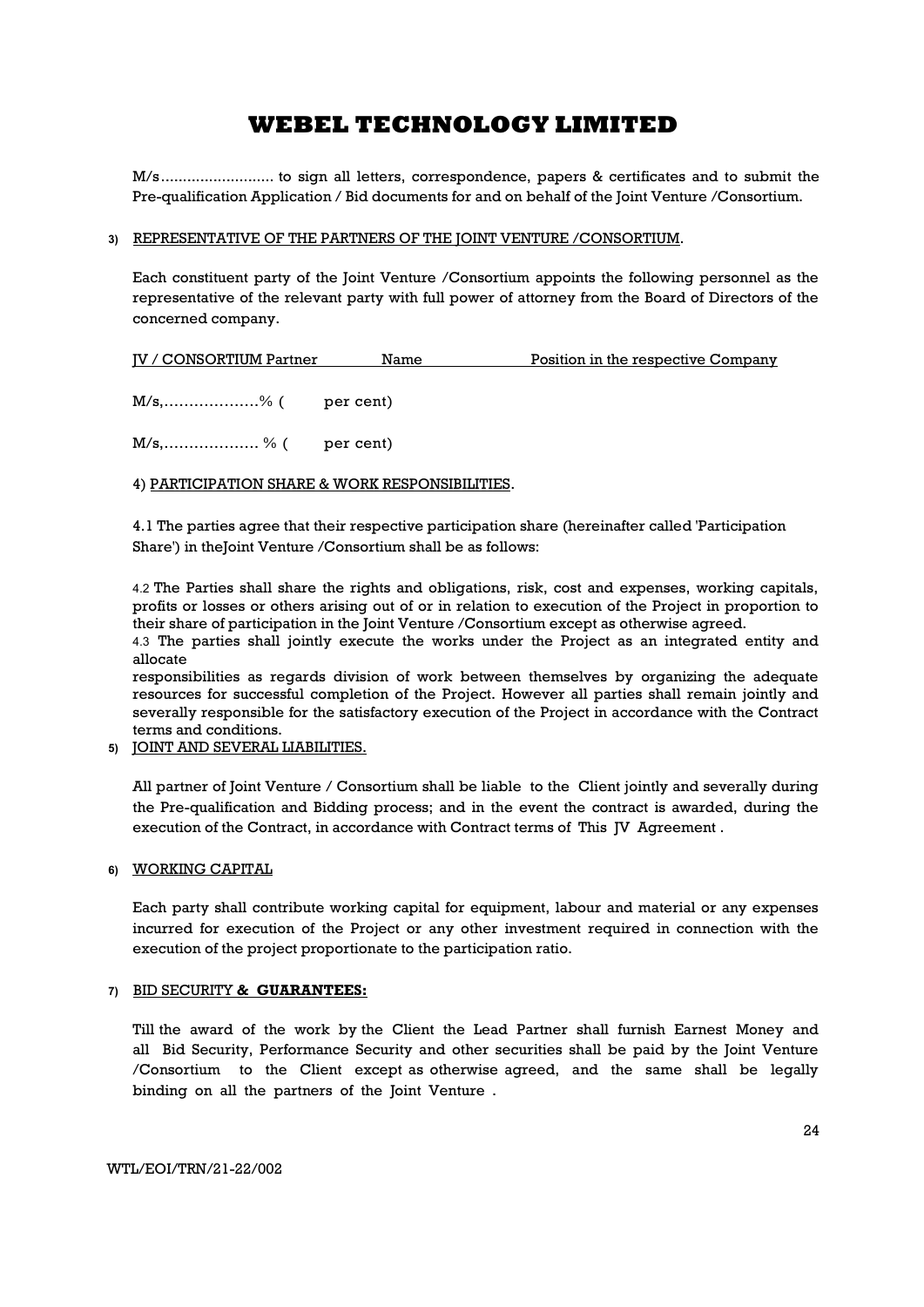### 8) PERSONNEL & EQUIPMENT

Team of Managers / Engineers of all the partners of the Joint Venture /Consortium will form part of the core management structure and assist in execution of the project. The list of Personnel and equipment proposed to be engaged for the project by each Party will be decided by the management committee.

### 9) NON PERFORMANCE OF RESPONSIBILITY BY ANY PARTY OF JOINT VENTURE /CONSORTIUM.

- a) As between themselves, each Party shall be fully responsible for the fulfillment of all obligations arising out of its scope of the work for the Project to be clarified subject to the Agreement between the Parties and shall hold harmless and indemnified against any damage arising from its default or non-fulfillment of such obligations.
- b) If any Party fails to perform its obligations described in this Agreement during the execution of the Project and to cure such breach within the period designated by the non-defaulting party, then the other party shall have the right to take up work, the interest and responsibilities of the defaulting party at the cost of the defaulting party.
- c) Stepping into the shoes of the existing partner of Joint Venture/Consortium with all the liabilities of the existing partner from the beginning of the contract with the prior approval of company.
- d) Not withstanding demarcation or allotment of work of between / amongst Joint Venture /Consortium partners, Joint Venture /Consortium shall be liable for non-performance of the whole contract irrespective of their demarcation or share of work.
- e) In case bid being accepted by Company, the payments under the contract shall only be made to the Joint Venture /Consortium and not to the individual partners.
- 10) BANK A/C.

Separate Bank A/c. shall be opened in the name of the Joint Venture /Consortium in a scheduled or Nationalized Bank in India as per mutual Agreement and all payments due to the Joint Venture /Consortium shall be received only in that account, which shall be operated jointly by the representative of the Parties hereto. The financial obligations of the Joint Venture /Consortium shall be discharged through the said Joint Venture /Consortium Bank Account only and also all the payments received or paid by company to the Joint Venture / Consortium shall be through that account alone.

The Joint Venture / Consortium activities are limited to the bidding and in case of award, to the performance of the Contract for the Project according to the conditions of the Contract with the Employer.

### 11) TAXES.

Each Party shall be responsible for its own taxes, duties and other levies to be imposed on each party in connection with the Project. The taxes, duties and other levies imposed on the Joint Venture /Consortium in connection with the Project shall be paid from the account of the Joint Venture /Consortium.

### 13. INDEMNITY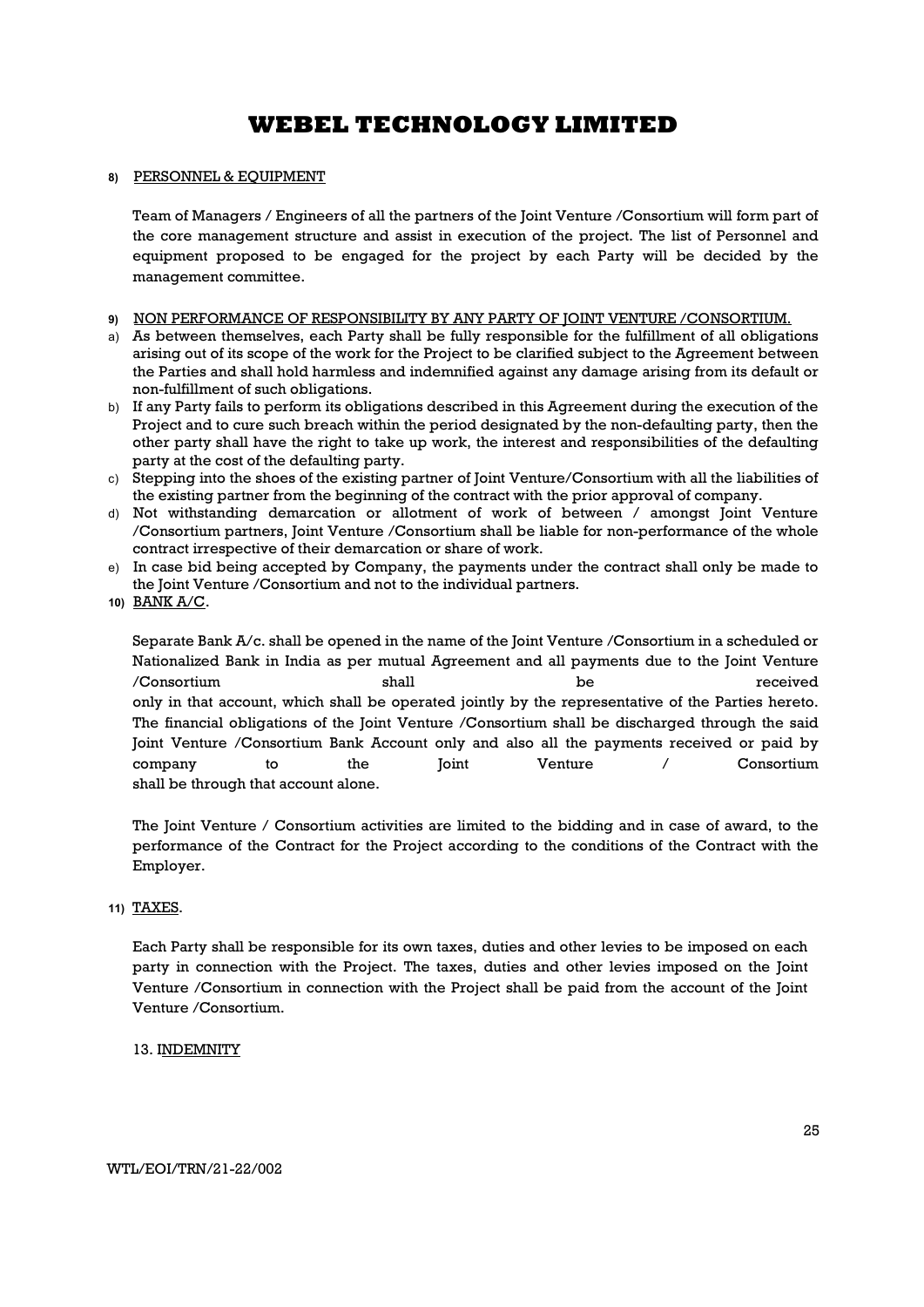Each party hereto agrees to indemnify the other party against its respective parts in case of breach / default of the respective party of the contract works of any liability sustained bythe Joint Venture

### 14. DOCUMENTS & CONFIDENTIALITY

Each party shall maintain in confidence and not use for any purpose related to the Project all commercial and technical information received or generated in the course of preparation and submission of the bid.

### 14 EXCLUSIVITY

The Parties hereto agree and undertake that they shall not directly or indirectly either individually or with other party or parties take part in the Bid for the said Project. Each Party further guarantee to the other party here to that this undertaking shall also apply to its subsidiaries and companies under its direct or in direct control.

### 15 MISCELLANEOUS:

- a. Neither party of the Joint Venture / Consortium shall assign, pledge, sell or otherwise dispose all or part of its respective interests in the Joint Venture / Consortium to a third party without the Agreement of the other parties in writing and also without the permission of the Employer.
- b. Subject to the above clause, the terms and conditions of this agreement shall be binding upon the parties, the Directors, Officers, Employees, Successors, Assigns and Representatives.

### 16 APPLICABLE LAW

This agreement shall be interpreted under laws and regulations of India subject to the provisions of the Arbitration Act . All disputes shall lie with in Jurisdiction of the Court at Kolkata , West Bengal

17 This Agreement is drawn in 3 Number of copies with equal legal strength and status . One copy is held by M/s. ………………… and the other copy by M/s…………………. and a copy of the same submitted with the proposal.

### 18 **NOTICES**

All notices shall be given in writing by registered mail or reputed courier to the office address of the Partners as below